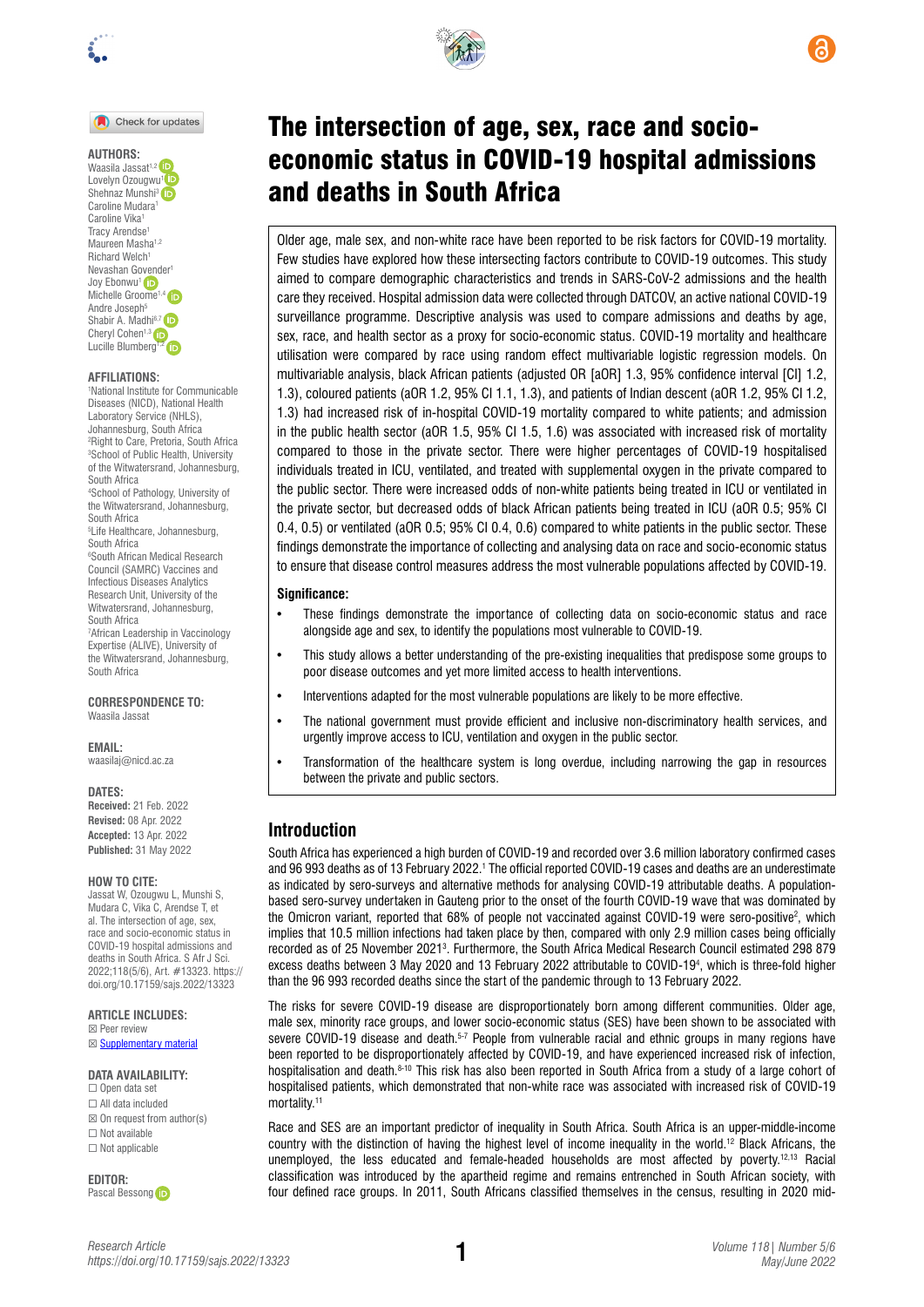

#### **KEYWORDS:**

COVID-19, hospitalisation, mortality, race, age, sex, socio-economic status

**FUNDING: None** 



year population estimates of 80.8% being black African, 8.8% as coloured, 2.6% as Indian descent and 7.8% as white ancestry.<sup>14</sup>

Race and SES have an impact on health burden globally and in South Africa. Racial/ethnic and SES disparities in health have been linked to higher risk of infectious diseases and poorer disease outcomes<sup>15</sup>, as well as reduced life expectancy and mortality<sup>16</sup>. South Africa has a significant burden of disease related to communicable and non-communicable disease, trauma, and injuries, with a disproportionate share borne by poor black Africans.17

An understanding of the relationship between race and other demographic characteristics with COVID-19 hospitalisation and mortality is important to effectively address the burden of disease among the most affected populations and to inform public health policy. In this study, we aimed to describe the trends and characteristics of SARS-CoV-2 admissions and the health care they received, and compare demographic characteristics of age, sex and race, as well as SES.

# **Methods**

## *Study design, setting and data source*

This study was a cross-sectional analysis using data collected from DATCOV, a national active surveillance system for COVID-19 hospital admissions in South Africa, between 5 March 2020 and 8 January 2022. DATCOV contains data on all individuals who had a positive real-time reverse transcription polymerase chain reaction (rRT-PCR) assay for SARS-CoV-2 or a positive SARS-CoV-2 antigen test, with a confirmed duration of stay in hospital of one full day or longer, regardless of reason for admission. The case reporting form, adapted from the World Health Organization's COVID-19 case reporting tool, contains basic demographic data (age, sex, and race which was self-defined by the patient as black African, white, coloured, Indian ancestry or other race group); exposures such as occupation; potential risk factors such as obesity, comorbid diseases and pregnancy status; treatment and outcomes. Race information was missing in 156 061/439 448 (35.5%) of patients. The Human Research Ethics Committee (Medical) at the University of the Witwatersrand (Johannesburg, South Africa) approved the project protocol as part of a national surveillance programme (M160667).

## *Data analysis*

The wave periods were defined from the week South Africa crossed a weekly incidence risk of 30 cases per 100 000 persons at the start and end of the waves.18

- Pre-wave 1: week 10 (2020) week 23 (2020) [5 March 6 June 2020]
- Wave 1: week 24 (2020) week 34 (2020) [7 June 22 August 2020]
- Post-wave 1: week 35 (2020) week 46 (2020) [23 August 14 November 2020]
- Wave 2: week 47 (2020) week 5 (2021) [15 November 2020 6 February 2021]
- Post-wave 2: week 6 (2021) week 18 (2021) [7 February 8 May 2021]
- Wave 3: week 19 (2021) week 37 (2021) [9 May 18 September 2021]
- Post-wave 3: week 38 (2021) week 46 (2021) [19 September 20 November 2021]
- Wave 4: week 47 (2021) week 3 (2022) [21 November 2021 22 January 2022]

In addition, periods were combined to create four distinct wave periods that corresponded to the periods during which SARS-CoV-2 variants circulated: D614G in the first wave, Beta in the second wave, Delta in the third wave and Omicron in the fourth wave.

COVID-19 in-hospital mortality was defined as a death related to COVID-19 that occurred during the hospital stay and excluded deaths that occurred because of other causes or after discharge from hospital. Case-fatality risk was calculated among individuals with in-hospital outcome, i.e. COVID-19 deaths divided by COVID-19 deaths plus COVID-19 discharges, excluding individuals who were still admitted in hospital at the time of analysis. For the calculation of cumulative incidence, Stats SA mid-year population estimates for 2020 were utilised.14

Categorical variables were presented as frequencies and percentages, while continuous variables such as age were expressed as median and interquartile range (IQR). Chi-square and Kruskal–Wallis tests were used to compare proportions and median difference where appropriate.

Multivariable logistic regression analysis was performed to identify (1) the potential factors associated with COVID-19 in-hospital mortality and (2) the odds of being treated in ICU and ventilated, by race. Age, sex, race, presence of a comorbidity (hypertension, diabetes, chronic cardiac disease, chronic pulmonary disease and asthma, chronic renal disease, malignancy in the past 5 years, obesity, HIV, and past and current tuberculosis), health sector, province and wave period were considered as potential risk factors for COVID-19 in-hospital mortality. Socio-economic variables were not collected. Health sector of admission was used as a proxy for SES, with people admitted in public sector hospitals considered to be from lower SES and people admitted in private sector hospitals assumed to be from higher SES. There is strong alignment of individuals with higher SES being employed and able to afford medical insurance and seek private hospital care, while those of lower SES who are unable to afford private medical insurance are not able to access private hospital care. We assessed all variables that were significant with a *p*-value of less than 0.2 in the univariate analysis and excluded non-significant

© 2022. The Author(s). Published under a [Creative Commons](https://creativecommons.org/licenses/by/4.0/)  [Attribution Licence.](https://creativecommons.org/licenses/by/4.0/)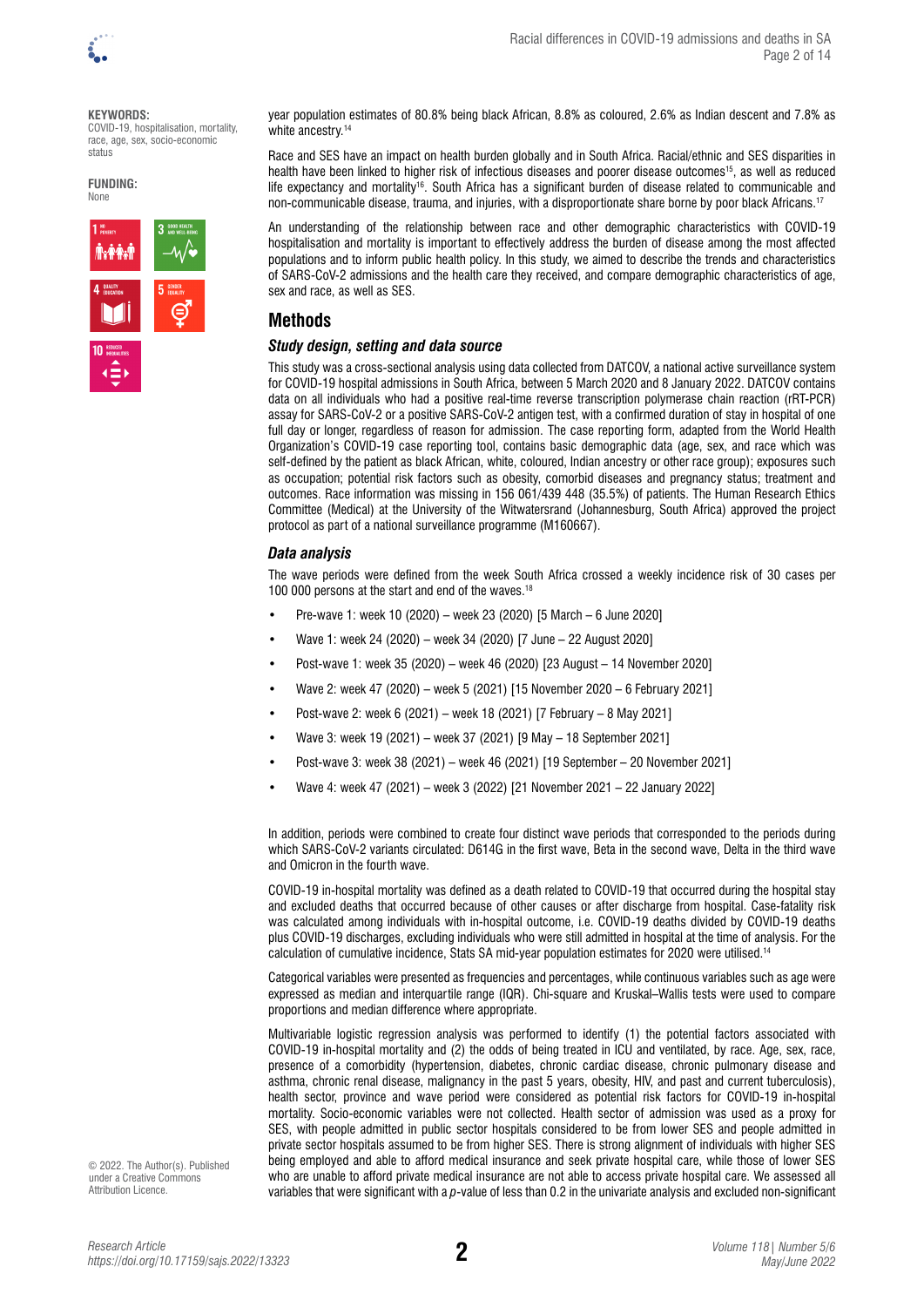

factors (*p*≥0.05) with manual backward elimination. Statistical analyses were performed using STATA software version 16 (Stata Corp®, College Station, Texas, USA).

# **Results**

Between 5 March 2020 and 8 January 2022, 386 171 admissions and 91 180 deaths were reported from 646 hospitals in South Africa.

## *Admission trends*

The median age of hospitalised COVID-19 cases was 53 (38–65) years, which was similar among black African patients, coloured patients and patients of Indian descent, but higher among white patients (median age: 61 [IQR 50–73] years; *p*<0.001) (Table 1). Most COVID-19 hospitalised patients were in the 40–59-year age group  $(n=160 172, 36.5%)$ , whilst only 5.9% ( $n=25$  999) were in the  $<20$ -year age group ( $p<0.001$ ). COVID-19 admissions were highest amongst the 40–59-year age group in patients of Indian descent (44.2%), coloured patients (39.6%), and black African patients (35.7%), while the highest percentage of admissions among white patients was in the 60–79-year (40.9%) age group. Overall, there were more admissions among female patients (55.4%) than male patients ( $p < 0.001$ ); however, the trend was reversed with more admissions amongst male patients in those of Indian descent (55.4%) and white ancestry (54.2%). Among 282 496 patients with known race, the cumulative number of COVID-19 hospitalisations was 215 539 (76.3%) among black African patients, 32 672 (11.6%) in white patients, 19 784 (7.0%) among coloured patients and 14 501 (5.1%) in patients of Indian descent.

The number (and percentage) of admissions with no reported comorbidities was 6235 (43.0%) among those of Indian descent and 13 112 (40.1%) of white ancestry, compared with 4 663 (23.6%) among coloured and 60 317 (28.0%) among black African patients. Hypertension (115 032; 26.4%) and diabetes (74 544; 17.1%) were the most prevalent comorbidities amongst all race groups, but comorbidities with high prevalence in black patients were HIV (19 939; 9.3%) and current TB (1176; 1.1%); in white patients were malignancy (383; 1.2%) and obesity (2532; 8.1%); and in patients of Indian descent was chronic cardiac disease (676; 4.7%).

The highest number of COVID-19 hospitalisations was reported during the third wave dominated by the Delta variant (147 582), followed by the second wave which was dominated by the Beta variant (105 985), the first wave which was due to the wild-type virus (71 410) and, finally, the fourth wave (42 746) which was dominated by the Omicron variant.

The highest percentage of total admissions among black African patients was in the first (61 389/106 326; 57.7%) and fourth waves (22 904/42 746; 53.6%); among white patients in the third wave (17 509/157 205; 11.1%), among coloured patients in the third wave (7716/157 205; 4.9%) and among those of Indian descent in the second wave (5033/132 899; 3.8%). In the fourth wave, coloured patients, white patients and those of Indian descent accounted for a lower percentage of total admissions than for the prior three waves  $(p<0.001)$ , whereas black African patients accounted for a higher percentage of total admissions in the fourth wave compared to the second and third waves  $(p<0.001)$ .

The percentage of total admissions per wave decreased from the first to third wave among black African individuals and increased from the third to fourth wave (Figure 1). The percentage of total admissions per wave increased from the first to third wave among coloured people, people of Indian descent and white people, and then decreased from the third to fourth wave. The percentage of total admissions in which race was unknown increased with each wave.



**Figure 1:** Percentage of COVID-19 admissions, by race group and wave period, in South Africa from 5 March 2020 to 8 January 2022.

## *Incidence of COVID-19 admissions and deaths*

The incidence of COVID-19 admissions (per 100 000 persons) increased with age. While the overall incidence was higher in female (526.8) than male (417.0) individuals, it was higher in female individuals <60 years and in male individuals ≥60 years (Table 2). The incidence of admissions was highest among people of Indian descent (940.4) and was 446.9 in black African people, 376.5 in coloured people and 697.7 in white people. The incidence of admissions was higher in female than male individuals among black African and coloured people, and higher in male individuals among those of Indian descent and white ancestry.

The incidence risk of in-hospital COVID-19 deaths (per 100 000 persons) increased with age (Table 3). While overall incidence was higher in female (115.6) than male patients (104.3), it was higher in female patients <40 years and in male patients  $\geq$  40 years. Incidence of deaths was highest among patients of Indian descent (218.0), followed by white patients (157.2), black African patients (104.3), and coloured patients (89.0). Overall, in the 20–79-year age group, incidence of COVID-19 deaths was highest in those of Indian descent, whilst being highest among black African patients in the  $<$ 20-year and  $\geq$ 80-year age groups.

## *Factors associated with mortality*

On multivariable analysis, black African (adjusted odds ratio [aOR] 1.3, 95% confidence interval [CI] 1.2, 1.3), coloured (aOR 1.2, 95% CI 1.1, 1.3), Indian descent (aOR 1.2, 95% CI 1.2, 1.3) and patients of other races (aOR 1.4, 95% CI 1.4, 1.5) had increased risk of inhospital COVID-19 mortality compared to white patients. Furthermore, admission in the public health sector (aOR 1.5, 95% CI 1.5, 1.6) was associated with increased risk of mortality compared with admission to the private sector (Table 4). Other factors associated with in-hospital mortality were ages of 20–39 years (aOR 3.1, 95% CI 2.7, 3.6), 40–59 years aOR 8.6, 95% CI 7.4, 9.9), 60–79 years (aOR 19.4, 95% CI 16.8, 22.2) and ≥80 years (aOR 35.2, 95% CI 30.6, 40.6) compared to <20 years; male sex (aOR 1.3, 95% CI 1.3, 1.4); hypertension (aOR 1.1, 95% CI 1.0, 1.1), diabetes (aOR 1.4, 95% CI 1.3, 1.4), chronic cardiac disease (aOR 1.2, 95% CI 1.1, 1.3), chronic kidney disease (aOR 1.6, 95% CI 1.5, 1.7), malignancy (aOR 1.6, 95% CI 1.4, 1.9), HIV (aOR 1.3, 95% CI 1.2, 1.4), current TB (aOR 1.4, 95% CI 1.2, 1.6), and current and past TB (aOR 1.4, 95% CI 1.2, 1.6) compared to no history of or current TB. Also, being hospitalised in the Eastern Cape (aOR 1.9, 95% CI 1.8, 2.0), Free State (aOR 1.3, 95% CI 1.3, 1.4), Gauteng (aOR 1.4, 95%CI 1.4, 1.5), KwaZulu-Natal (aOR 1.5, 95% CI 1.4, 1.6), Limpopo (aOR 1.7, 95% CI 1.6, 1.9), Mpumalanga (aOR 1.4, 95% CI 1.3, 1.5), North West (aOR 1.2, 95% CI 1.0, 1.2) and Northern Cape (aOR 1.4, 95% CI 1.3, 1.6) was associated with higher in-hospital mortality compared with hospitalisation in the Western Cape. Individuals also had higher risk of mortality if admitted during the second wave (aOR 1.5, 95% CI 1.4, 1.5) or third wave (aOR 1.3, 95% CI 1.3, 1.4), but lower risk of mortality if admitted during the fourth wave (aOR 0.4, 95% CI 0.3, 0.4) compared with admission during the first wave. Factors associated with COVID-19 mortality amongst respective race groups are presented in [Supplementary table 1.](https://doi.org/10.17159/sajs.2022/13323/suppl)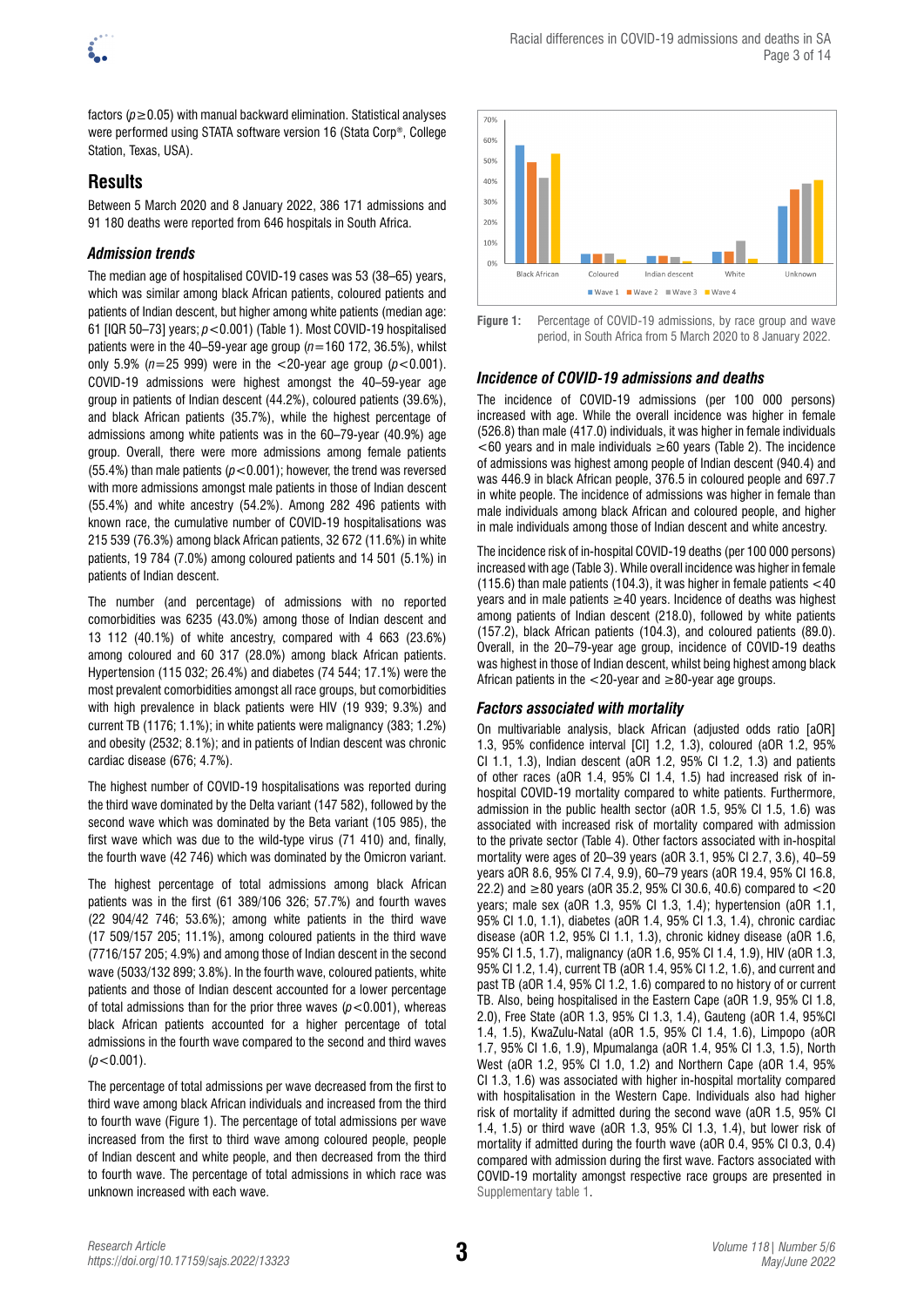

## **Table 1:** Characteristics of in-hospital COVID-19 patients by race group in South Africa, 5 March 2020 to 8 January 2021

| <b>Characteristics</b>           | <b>Total</b><br>$N = 439448$ | <b>Black African</b><br>$n = 215539$<br>(49.1%) | <b>Coloured</b><br>$n = 19784$<br>(4.5%) | Indian descent<br>$n = 14501$<br>(3.3%) | White<br>$n = 32672$<br>(7.4%) | Other/unknown<br>$n = 156952$<br>(35.7%) | p-value |
|----------------------------------|------------------------------|-------------------------------------------------|------------------------------------------|-----------------------------------------|--------------------------------|------------------------------------------|---------|
| Age (years), median [IQR]        | 53 [38-65]                   | 50 [35-63]                                      | 53 [40-64]                               | 54 [43-65]                              | 61 [50-73]                     | 54 [39-66]                               | < 0.001 |
| Age group                        |                              |                                                 |                                          |                                         |                                |                                          | < 0.001 |
| $<$ 20 years                     | 25 999 (5.9)                 | 15 299 (7.1)                                    | 1198 (6.1)                               | 317(2.2)                                | 681 (2.1)                      | 8482 (5.4)                               |         |
| 20-39 years                      | 94 425 (21.5)                | 54 668 (25.4)                                   | 3722(18.8)                               | 2390 (16.5)                             | 3175 (9.7)                     | 30 470 (19.4)                            |         |
| 40-59 years                      | 160 172 (36.5)               | 76 935 (35.7)                                   | 7850 (39.6)                              | 6405 (44.2)                             | 11 262 (34.5)                  | 57 720 (36.8)                            |         |
| 60-79 years                      | 129 006 (29.4)               | 57 821 (26.8)                                   | 6029 (30.5)                              | 4685 (32.3)                             | 13 370 (40.9)                  | 47 101 (30.0)                            |         |
| $\geq$ 80 years                  | 27 604 (6.3)                 | 10 610 (4.9)                                    | 964 (4.9)                                | 700 (4.8)                               | 4173 (12.8)                    | 11157(7.1)                               |         |
| Unknown age                      | 2264 (0.5)                   | 206(0.1)                                        | 21(0.1)                                  | 4(0.3)                                  | 11(0)                          | 2022 (1.3)                               |         |
| Sex                              |                              |                                                 |                                          |                                         |                                |                                          | < 0.001 |
| Female                           | 243 648 (55.4)               | 128 761 (59.7)                                  | 10 552 (53.4)                            | 6466 (44.6)                             | 14 983 (45.8)                  | 82 886 (52.8)                            |         |
| Male                             | 195 531 (44.5)               | 86 633 (40.2)                                   | 9226 (46.6)                              | 8031 (55.4)                             | 17 680 (54.2)                  | 73 961 (47.1)                            |         |
| Unknown                          | 269(0.1)                     | 145(0.1)                                        | 6(0)                                     | 4(0)                                    | 9(0)                           | 105(0.1)                                 |         |
| <b>Comorbid condition</b>        |                              |                                                 |                                          |                                         |                                |                                          | < 0.001 |
| No                               | 160 376 (36.5)               | 60 317 (28.0)                                   | 4663 (23.6)                              | 6235 (43.0)                             | 13 112 (40.1)                  | 76 049 (48.5)                            |         |
| Yes                              | 172 707 (39.3)               | 87 084 (40.4)                                   | 7731 (39.1)                              | 6117 (21.2)                             | 14 904 (45.6)                  | 56 871 (36.2)                            |         |
| Unknown                          | 106 365 (24.2)               | 68 138 (31.6)                                   | 7390 (37.4)                              | 2149 (14.8)                             | 4656 (14.3)                    | 24 032 (15.3)                            |         |
| <b>Hypertension</b>              |                              |                                                 |                                          |                                         |                                |                                          | < 0.001 |
| No                               | 203 941 (46.8)               | 80 367 (37.4)                                   | 6532 (33.0)                              | 7623 (52.7)                             | 15 757 (48.2)                  | 93 662 (60.9)                            |         |
| Yes                              | 115 032 (26.4)               | 56 738 (26.4)                                   | 5458 (27.6)                              | 4332 (29.9)                             | 11 820 (36.2)                  | 36 684 (23.9)                            |         |
| Unknown                          | 116 702 (26.8)               | 77 876 (36.2)                                   | 7784 (39.4)                              | 2519 (17.4)                             | 5087 (15.6)                    | 23 436 (15.2)                            |         |
| <b>Diabetes mellitus</b>         |                              |                                                 |                                          |                                         |                                |                                          | < 0.001 |
| No                               | 232 842 (53.4)               | 93 916 (43.7)                                   | 7970 (40.3)                              | 8142 (56.2)                             | 21 749 (66.6)                  | 101 065 (65.7)                           |         |
| Yes                              | 74 544 (17.1)                | 35 899 (16.7)                                   | 3542 (17.9)                              | 3669 (25.4)                             | 4988 (15.3)                    | 26 446 (17.2)                            |         |
| Unknown                          | 128 288 (29.5)               | 85 166 (39.6)                                   | 8262 (41.8)                              | 2663 (18.4)                             | 5926 (18.1)                    | 26 271 (17.1)                            |         |
| <b>Chronic cardiac disease</b>   |                              |                                                 |                                          |                                         |                                |                                          | < 0.001 |
| No                               | 284 047 (64.6)               | 107 280 (49.8)                                  | 9946 (50.3)                              | 10 509 (72.4)                           | 24 439 (74.8)                  | 131 873 (84.0)                           |         |
| Yes                              | 6977 (1.6)                   | 3801 (1.8)                                      | 539 (2.7)                                | 676 (4.7)                               | 1390 (4.3)                     | 571(0.4)                                 |         |
| Unknown                          | 148 424 (33.8)               | 104 458 (48.4)                                  | 9299 (7.0)                               | 3316 (22.9)                             | 6843 (20.9)                    | 24 508 (15.6)                            |         |
| Chronic pulmonary disease/asthma |                              |                                                 |                                          |                                         |                                |                                          | < 0.001 |
| No                               | 269 597 (63.1)               | 103 786 (50.0)                                  | 9527 (48.9)                              | 10 336 (72.1)                           | 23 851 (73.8)                  | 122 097 (79.4)                           |         |
| Yes                              | 20 729 (4.8)                 | 6848 (3.3)                                      | 980 (5.0)                                | 710(5.0)                                | 1863 (5.8)                     | 10 328 (6.7)                             |         |
| Unknown                          | 137 212 (32.1)               | 97 061 (46.7)                                   | 8989 (46.1)                              | 3279 (22.9)                             | 6598 (20.4)                    | 21 285 (13.9)                            |         |
| <b>Chronic renal disease</b>     |                              |                                                 |                                          |                                         |                                |                                          | < 0.001 |
| No                               | 282 116 (64.8)               | 107 137 (49.8)                                  | 10 103 (51.1)                            | 10 765 (74.3)                           | 25 282 (77.4)                  | 128 829 (83.8)                           |         |
| Yes                              | 7146 (1.6)                   | 2701(1.3)                                       | 300(1.5)                                 | 221(1.5)                                | 335 (1.0)                      | 3589 (2.3)                               |         |
| Unknown                          | 146 412 (33.6)               | 105 143 (48.9)                                  | 9371 (6.4)                               | 3488 (24.1)                             | 7046 (21.6)                    | 21 364 (13.9)                            |         |

*Table 1 continues...*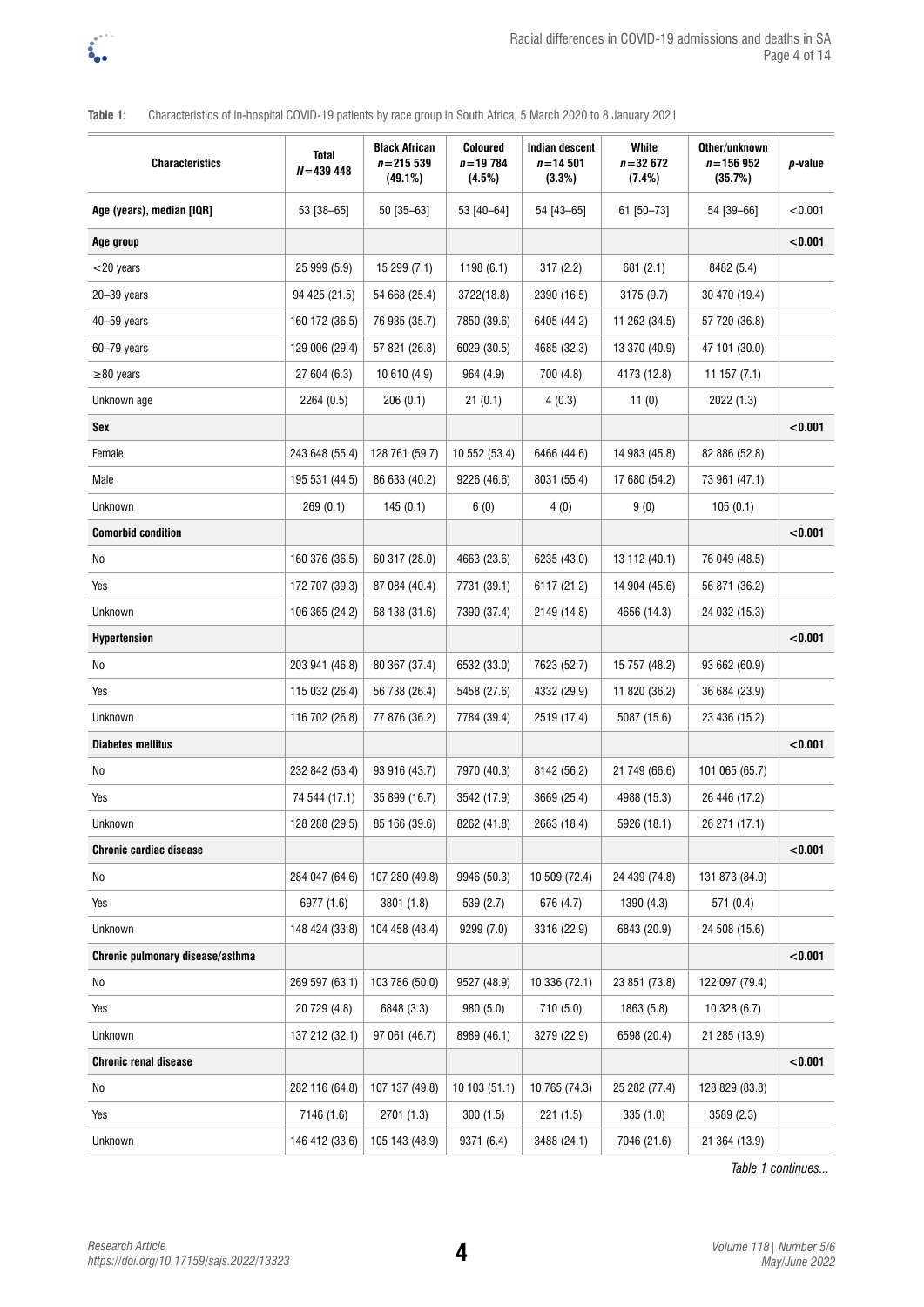### *...Table 1 continued*

| <b>Characteristics</b> | <b>Total</b><br>$N = 439448$ | <b>Black African</b><br>$n = 215539$<br>$(49.1\%)$ | <b>Coloured</b><br>$n = 19784$<br>(4.5%) | <b>Indian descent</b><br>$n = 14501$<br>(3.3%) | <b>White</b><br>$n = 32672$<br>(7.4%) | Other/unknown<br>$n = 156952$<br>(35.7%) | p-value |
|------------------------|------------------------------|----------------------------------------------------|------------------------------------------|------------------------------------------------|---------------------------------------|------------------------------------------|---------|
| <b>Malignancy</b>      |                              |                                                    |                                          |                                                |                                       |                                          | < 0.001 |
| No                     | 286 804 (65.8)               | 108 315 (50.4)                                     | 10 239 (51.8)                            | 10 926 (75.5)                                  | 25 168 (77.0)                         | 132 156 (85.9)                           |         |
| Yes                    | 1821 (0.4)                   | 1000(0.5)                                          | 118(0.6)                                 | 81(0.6)                                        | 383 (1.2)                             | 239 (0.2)                                |         |
| Unknown                | 147 049 (33.8)               | 105 666 (49.2)                                     | 9417 (47.6)                              | 3467 (23.9)                                    | 7112 (21.8)                           | 21 387 (13.9)                            |         |
| HIV                    |                              |                                                    |                                          |                                                |                                       |                                          | < 0.001 |
| No                     | 269 640 (61.9)               | 96 747 (45.0)                                      | 9985 (50.5)                              | 10 848 (74.9)                                  | 25 272 (77.4)                         | 126 788 (82.4)                           |         |
| Yes                    | 26 273 (6.0)                 | 19 939 (9.3)                                       | 485 (2.5)                                | 68 (0.5)                                       | 103(0.3)                              | 5678 (3.7)                               |         |
| Unknown                | 139 761 (32.1)               | 98 295 (45.7)                                      | 9304 (47.0)                              | 3558 (24.6)                                    | 7288 (22.3)                           | 21 316 (13.9)                            |         |
| <b>Tuberculosis</b>    |                              |                                                    |                                          |                                                |                                       |                                          | < 0.001 |
| No                     | 270 557 (96.5)               | 99 373 (96.6)                                      | 9733 (97.2)                              | 10 714 (99.6)                                  | 24 583 (99.7)                         | 126 154 (95.5)                           |         |
| Previous               | 5713 (2.0)                   | 1546 (1.5)                                         | 118(1.2)                                 | 24(0.2)                                        | 29(0.1)                               | 3 996 (3.0)                              |         |
| Current                | 1706 (0.6)                   | 1176 (1.1)                                         | 92(0.9)                                  | 13(0.1)                                        | 36(0.2)                               | 389(0.3)                                 |         |
| Current and past       | 2466 (0.9)                   | 831 (0.8)                                          | 75 (0.8)                                 | 5(0.1)                                         | 7(0)                                  | 1548 (1.2)                               |         |
| <b>Obesity</b>         |                              |                                                    |                                          |                                                |                                       |                                          | < 0.001 |
| No                     | 79 803 (18.8)                | 60 331 (28.3)                                      | 4455 (23.2)                              | 3169 (22.7)                                    | 4515 (14.4)                           | 7333 (5.0)                               |         |
| Yes                    | 15 589 (3.7)                 | 11 061 (5.2)                                       | 1137 (5.9)                               | 500 (3.6)                                      | 2532 (8.1)                            | 359(0.2)                                 |         |
| Unknown                | 328 711 (77.5)               | 141 544 (66.5)                                     | 13 595 (70.9)                            | 10 286 (73.7)                                  | 24 417 (77.6)                         | 138 869 (94.7)                           |         |
| <b>Wave period</b>     |                              |                                                    |                                          |                                                |                                       |                                          | < 0.001 |
| Pre-wave 1             | 9760 (2.2)                   | 5631(2.6)                                          | 679 (3.4)                                | 319(2.2)                                       | 429 (1.3)                             | 2702 (1.7)                               |         |
| Wave 1                 | 71 410 (19.3)                | 42 707 (19.8)                                      | 2686 (13.5)                              | 3033 (20.9)                                    | 4234 (12.9)                           | 18 750 (12.0)                            |         |
| Post-wave 1            | 25 156 (5.7)                 | 13 051 (6.1)                                       | 1596 (8.1)                               | 612 (4.2)                                      | 1552 (4.7)                            | 8345 (5.3)                               |         |
| Wave 2                 | 105 985 (24.1)               | 51 611 (23.9)                                      | 5056 (25.6)                              | 4432 (30.6)                                    | 5806 (17.8)                           | 39 080 (24.9)                            |         |
| Post-wave 2            | 26 914 (6.1)                 | 13 976 (6.5)                                       | 1136 (5.7)                               | 601(4.1)                                       | 2105(6.4)                             | 9096 (5.8)                               |         |
| Wave 3                 | 147 582 (33.6)               | 60 950 (28.3)                                      | 7139 (36.1)                              | 4817 (33.2)                                    | 16 824 (51.5)                         | 57 852 (36.9)                            |         |
| Post-wave 3            | 9623 (2.2))                  | 4688 (2.2)                                         | 577 (2.9)                                | 216(1.5)                                       | 685 (2.1)                             | 3457 (2.2)                               |         |
| Wave 4                 | 42 746 (9.7)                 | 22 904 (10.6)                                      | 913 (4.6)                                | 466 (3.2)                                      | 1035 (3.2)                            | 17 428 (11.1)                            |         |

## *Health services characteristics of cases of COVID-19 admissions*

Overall, there were more admissions in the public sector (232 615; 52.9%) than in the private sector (206 833; 47.1%) (p<0.001; Table 5). Furthermore, people of Indian descent (10 880; 75.0%) (*p*<0.001) and white people  $(25 862; 79.2%) (p < 0.001)$  were more likely to be hospitalised in the private sector than in the public sector. Compared to other race groups, a lower percentage of black African patients were treated in ICU (9.0%) (*p*<0.001), in high care (8.2%) (*p*<0.001) or were ventilated  $(5.1\%)$   $(p<0.001)$ , whilst a higher percentage of white patients were treated with supplemental oxygen (61.6%) (*p*<0.0001).

Overall, there was a higher percentage of individuals treated in ICU in the private (45 792/206 833; 22.1%) compared to the public sector (12 550/232 615; 5.4%), across all age groups >20 years (*p*<0.001 for all); and across all race groups  $(p<0.001$  for all) (Table 6). The percentage treated in ICU was highest among individuals aged 40–59 years in the public sector (4760; 6.4%) and among 60–79 years in the private sector (17 171; 29.3%). The lowest percentage of people treated in ICU were black African, in both the public (8435; 5.3%) and private sectors (10 982; 19.4%) ( $p < 0.001$  for both). The highest percentage treated in ICU in the public and private sectors were people of Indian descent (10.1% and 24.4%) and white people (8.8% and 23.3%).

There was a higher percentage of individuals ventilated in the private (19 800/206 833; 9.6%) compared to the public sector (7818/232 615; 3.4%) overall and across all age groups  $>$  20 years ( $p$  < 0.001 for all). A higher percentage of individuals were ventilated in the private sector across all race groups  $(p<0.001$  for all) except for those of Indian descent for whom a similar percentage were ventilated in public and private sectors (Table 6). In the public sector, the lowest percentage of patients ventilated were black African (6213; 3.9%) and the highest percentages were those of Indian descent (308; 8.5%) and white (477; 7.0%). In the private sector, the lowest percentage of patients ventilated were black African (4833; 8.5%) and those of Indian descent (924; 8.5%) and the highest percentage ventilated were coloured (956; 10.7%).

There was a higher percentage of individuals who received supplemental oxygen in the private (95 703/206 833; 46.3%) compared to the public sector (87 023/232 615; 37.4%), overall and across all age groups  $>$ 20 years ( $p$ <0.001 for all) (Table 6). In the public sector, the lowest percentage of patients who received supplemental oxygen were black African (73 800; 46.4%) and the highest percentage who received supplemental oxygen were those of Indian descent (2096; 57.9%).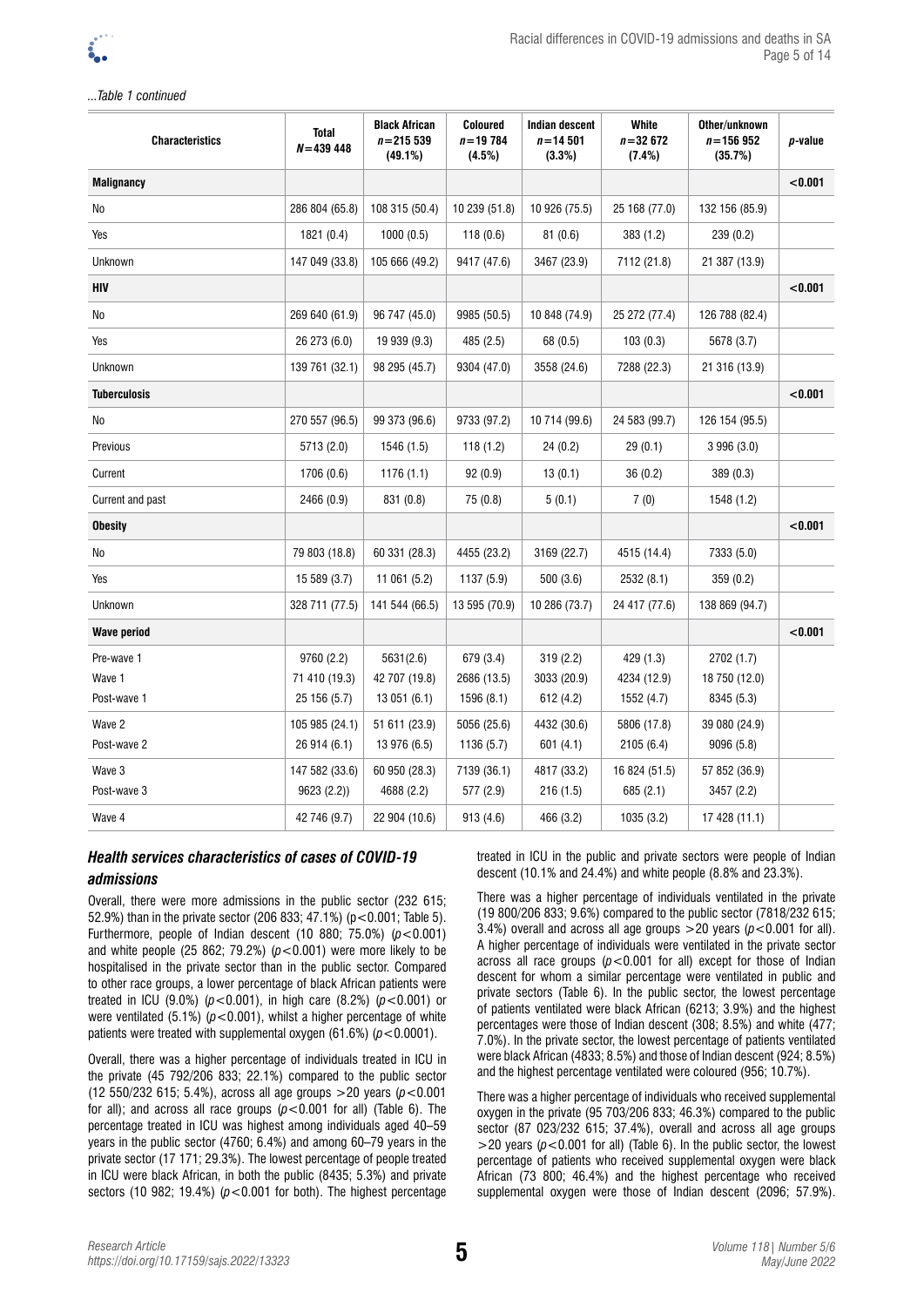

**Table 2:** Incidence risk of COVID-19 admissions (per 100 000 people) by age group, sex and race, South Africa, 5 March 2020 to 8 January 2022

|                       | Male                           |                                     |                |                                |                                            |                |                                |
|-----------------------|--------------------------------|-------------------------------------|----------------|--------------------------------|--------------------------------------------|----------------|--------------------------------|
| Age category (years)  | <b>Population mid-</b><br>2020 | Number of<br>COVID-19<br>admissions | Incidence risk | <b>Population mid-</b><br>2020 | <b>Number of</b><br>COVID-19<br>admissions | Incidence risk | <b>Total incidence</b><br>risk |
| <b>Black African</b>  |                                |                                     |                |                                |                                            |                |                                |
| $20$                  | 9 412 555                      | 7029                                | 74.7           | 9 2 2 4 5 6 5                  | 8225                                       | 89.2           | 81.8                           |
| $20 - 39$             | 8740918                        | 18 937                              | 216.6          | 8 621 573                      | 35 701                                     | 414.1          | 314.7                          |
| $40 - 59$             | 4 112 412                      | 33 116                              | 805.3          | 4 650 769                      | 43798                                      | 941.7          | 877.7                          |
| 60-79                 | 1 176 527                      | 24 017                              | 2041.3         | 1937390                        | 33 763                                     | 1742.7         | 1855.5                         |
| $\geq 80$             | 77 062                         | 3449                                | 4475.6         | 199 956                        | 7153                                       | 3577.3         | 3827.2                         |
| All ages              | 23 519 474                     | 86 548                              | 368.0          | 24 634 253                     | 128 640                                    | 522.2          | 446.9                          |
| <b>Coloured</b>       |                                |                                     |                |                                |                                            |                |                                |
| $<$ 20                | 921 642                        | 594                                 | 64.5           | 897 967                        | 604                                        | 67.3           | 65.8                           |
| $20 - 39$             | 837 744                        | 1470                                | 175.5          | 834 314                        | 2250                                       | 269.7          | 222.5                          |
| $40 - 59$             | 570 179                        | 3968                                | 695.9          | 626 288                        | 3880                                       | 619.5          | 655.9                          |
| 60-79                 | 212 647                        | 2797                                | 1315.3         | 299 946                        | 3231                                       | 1077.2         | 1176.0                         |
| $\geq 80$             | 12 992                         | 387                                 | 2978.8         | 34 0 21                        | 576                                        | 1693.1         | 2048.4                         |
| All ages              | 2 555 204                      | 9216                                | 360.7          | 2 692 536                      | 10 541                                     | 391.5          | 376.5                          |
| <b>Indian descent</b> |                                |                                     |                |                                |                                            |                |                                |
| < 20                  | 195 653                        | 172                                 | 87.9           | 186 972                        | 144                                        | 77.0           | 82.6                           |
| $20 - 39$             | 286 733                        | 1209                                | 421.6          | 235 644                        | 1180                                       | 500.8          | 457.3                          |
| $40 - 59$             | 213 573                        | 3754                                | 1757.7         | 201 617                        | 2650                                       | 1314.4         | 1542.4                         |
| 60-79                 | 85 051                         | 2574                                | 3026.4         | 112737                         | 2110                                       | 1871.6         | 2368.2                         |
| $\geq 80$             | 6652                           | 319                                 | 4795.6         | 16 481                         | 381                                        | 2311.8         | 3026.0                         |
| All ages              | 787 662                        | 8028                                | 1019.2         | 753 451                        | 6465                                       | 858.1          | 940.4                          |
| <b>White</b>          |                                |                                     |                |                                |                                            |                |                                |
| $20$                  | 499 395                        | 339                                 | 67.9           | 486 785                        | 341                                        | 70.1           | 69.0                           |
| $20 - 39$             | 563 398                        | 1404                                | 249.2          | 563 840                        | 1770                                       | 313.9          | 281.6                          |
| $40 - 59$             | 637 149                        | 6521                                | 1023.5         | 674 175                        | 4737                                       | 702.6          | 858.5                          |
| $60 - 79$             | 477 067                        | 7534                                | 1579.2         | 547 852                        | 5835                                       | 1065.1         | 1304.4                         |
| $\geq 80$             | 89 526                         | 1876                                | 2095.5         | 140 583                        | 2296                                       | 1633.2         | 1813.1                         |
| All ages              | 2 266 535                      | 17674                               | 779.8          | 2 413 235                      | 14 979                                     | 620.7          | 697.7                          |
| All race groups       |                                |                                     |                |                                |                                            |                |                                |
| $<$ 20                | 11 029 245                     | 8134                                | 73.7           | 10 796 289                     | 9314                                       | 86.3           | 79.9                           |
| $20 - 39$             | 10 428 793                     | 23 0 20                             | 220.7          | 10 255 371                     | 40 901                                     | 398.8          | 309.0                          |
| 40-59                 | 5 533 313                      | 47 359                              | 855.9          | 6 152 849                      | 55 065                                     | 895.0          | 876.5                          |
| $60 - 79$             | 1951289                        | 36 922                              | 1892.2         | 2 897 925                      | 44 939                                     | 1550.7         | 1688.1                         |
| $\geq 80$             | 186 232                        | 6031                                | 3238.4         | 391 041                        | 10 40 6                                    | 2661.1         | 2847.4                         |
| All ages              | 29 128 872                     | 121 466                             | 417.0          | 30 493 475                     | 160 625                                    | 526.8          | 473.1                          |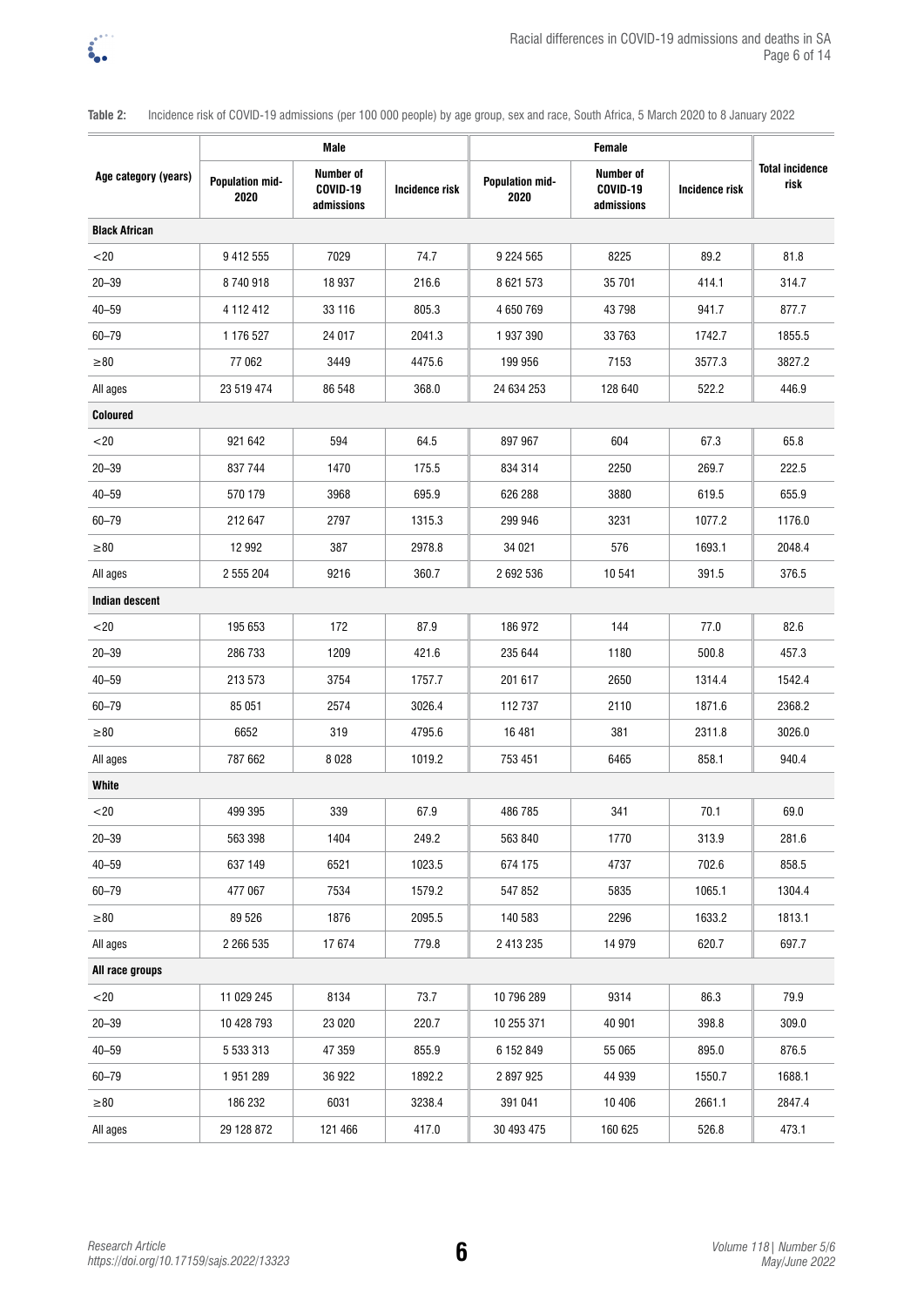

# **Age category (years) Male Female Total incidence Population mid- Rumber of Incidence risk Population mid- Rumber of Incidence risk** risk **2020 Number of**   $COVID-19$  deaths **2020 Number of COVID-19 deaths Incidence risk Black African**  $\langle 20 \hspace{1.6cm} | \hspace{.15cm} 9 \hspace{.08cm} 412 \hspace{.05cm} 555 \hspace{1.2cm} | \hspace{.15cm} 287 \hspace{1.2cm} | \hspace{.15cm} 3.0 \hspace{1.2cm} | \hspace{.15cm} 9 \hspace{.05cm} 224 \hspace{.05cm} 565 \hspace{1.2cm} | \hspace{.15cm} 306 \hspace{1.2cm} | \hspace{.15cm} 3.3 \hspace{1.2cm} | \hspace{.15cm} 3.2 \hspace{1.$ 20–39 8 740 918 1 910 21.9 8 621 573 2 520 29.2 25.5 40–59 4 112 412 7 372 179.3 4 650 769 9 024 194.0 187.1 60–79 1 176 527 10 251 871.3 1 937 390 13 305 686.7 756.5 ≥80 77 062 1 788 2320.2 199 956 3 485 1742.9 1903.5 All ages | 23 519 474 | 21 608 | 91.9 || 24 634 253 | 28 640 | 116.3 || 104.3 **Coloured**  $<$ 20  $\,$  921 642  $\,$  12  $\,$  1.3  $\,$  897 967  $\,$  8  $\,$  0.9  $\,$  1.1 20–39 837 744 142 17.0 834 314 165 19.8 18.4 40–59 570 179 861 151.0 626 288 717 114.5 131.9 60–79 212 647 1 090 512.6 299 946 1 173 391.1 441.5 ≥80 12 992 199 1531.7 34 021 301 884.7 1063.5 All ages | 2 555 204 | 2 304 | 90.2 || 2 692 536 | 2 364 | 87.8 || 89.0 **Indian descent**  $<$ 20  $\,$  195 653  $\,$  3  $\,$  1.5  $\,$  186 972  $\,$  4  $\,$  2.1  $\,$  1.8 20–39 286 733 123 42.9 235 644 95 40.3 41.7 40–59 213 573 747 349.8 201 617 452 224.2 288.8 60–79 85 051 965 1134.6 112 737 659 584.5 821.1 ≥80 6 652 154 2315.1 16 481 158 958.7 1348.7 All ages | 787 662 | 1 992 | 252.9 || 753 451 | 1 368 | 181.6 || 218.0 **White**  $<$ 20 (and  $<$  499 395  $\,$  6  $\,$  1.2  $\,$  486 785  $\,$  8  $\,$  1.6  $\,$  1.4  $\,$  1.4  $\,$ 20–39 563 398 116 20.6 563 840 82 14.5 17.6 40–59 637 149 1 070 167.9 674 175 634 94.0 129.9 60–79 477 067 2 431 509.6 547 852 1 407 256.8 374.5 ≥80 89 526 851 950.6 140 583 752 534.9 696.6 All ages | 2 266 535 | 4 474 | 197.4 || 2 413 235 | 2 883 | 119.5 || 157.2 **All race groups**  $\langle 20 \hspace{1.6cm} | \hspace{.15cm} 11\,029\,245 \hspace{1.4cm} | \hspace{.15cm} 308 \hspace{1.4cm} | \hspace{.15cm} 2.8 \hspace{1.4cm} | \hspace{.15cm} 10\,796\,289 \hspace{1.4cm} | \hspace{.15cm} 326 \hspace{1.4cm} | \hspace{.15cm} 3.0 \hspace{1.4cm} | \hspace{.15cm} 2.9 \hspace{1.4cm} | \hspace{.15cm} 2.9 \hspace{1.4cm} | \hspace$ 20–39 10 428 793 2 291 22.0 10 255 371 2 862 27.9 24.9 40–59 5 533 313 10 050 181.6 6 152 849 10 827 176.0 178.6 60–79 1 951 289 14 737 755.2 2 897 925 16 544 570.9 645.1 ≥80 186 232 2 992 1606.6 391 041 4 696 1200.9 1331.8 All ages | 291 28 872 | 30 378 | 104.3 || 30 493 475 | 35 255 | 115.6 || 110.1

**Table 3:** Incidence of COVID-19 deaths (per 100 000 people) by age group, sex and race, South Africa, 5 March 2020 to 8 January 2022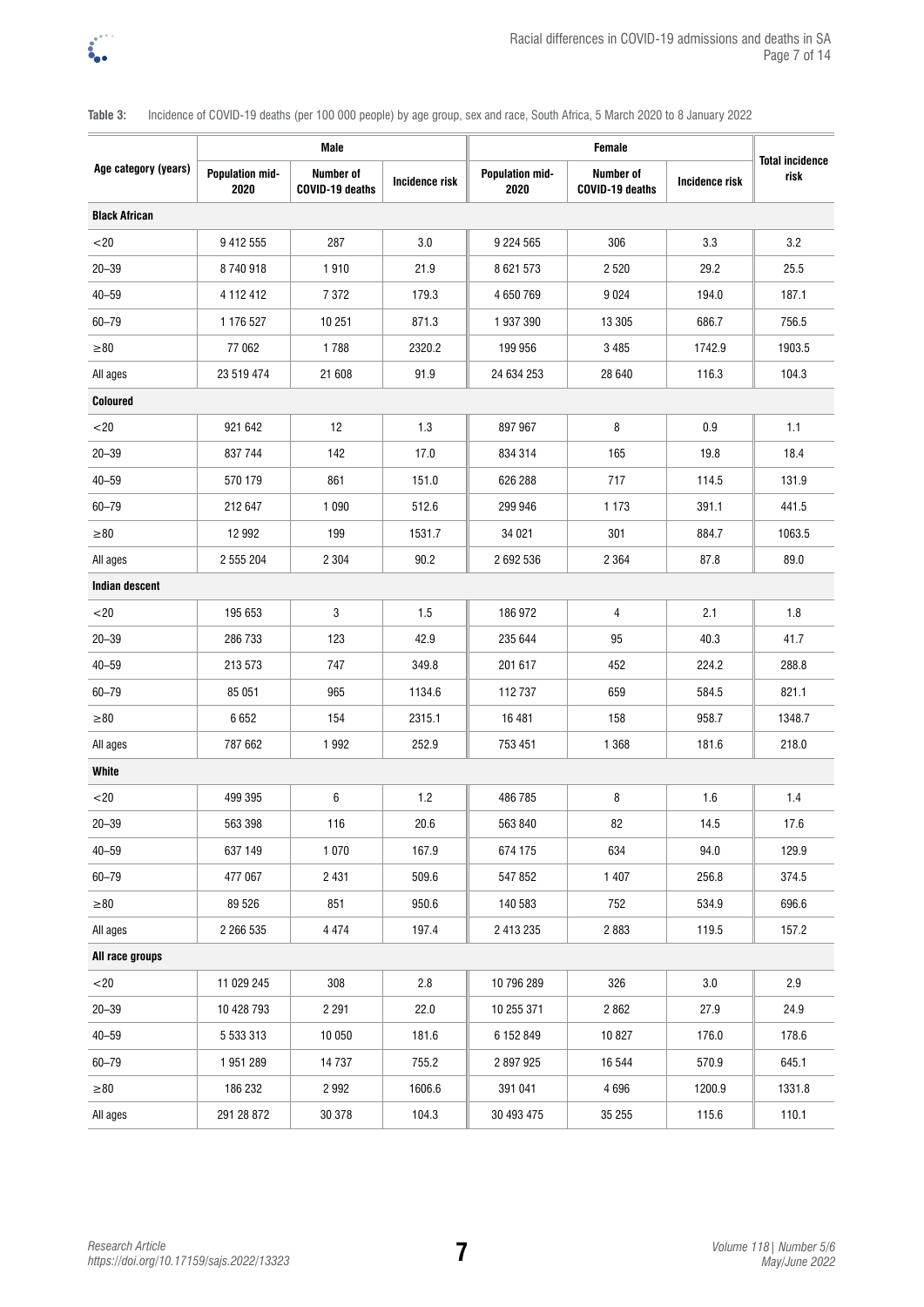

**Table 4:** Multivariable analysis of factors associated with in-hospital COVID-19 mortality, South Africa, 5 March 2020 to 8 January 2022 (*N*=423 385)

| <b>Characteristics</b>         | <b>Case fatality risk</b><br>$n/N$ (%) | Unadjusted OR (95% CI) | Adjusted OR (95% CI) | $p$ -value |
|--------------------------------|----------------------------------------|------------------------|----------------------|------------|
| Age group                      |                                        |                        |                      |            |
| $<$ 20 years                   | 759/24 553 (3.0)                       | Ref                    | Ref                  |            |
| 20-39 years                    | 7054/90 387 (7.8)                      | $2.7$ (2.5, 2.9)       | 3.1(2.7, 3.6)        | < 0.001    |
| 40-59 years                    | 31 062/155 421 (20.0)                  | 7.8(7.3, 8.4)          | 8.6(7.4, 9.9)        | < 0.001    |
| 60-79 years                    | 46 480/124 392 (37.4)                  | 18.7 (17.4, 20.1)      | 19.4 (16.8, 22.2)    | < 0.001    |
| $\geq$ 80 years                | 12 374/26 429 (46.8)                   | 27.6 (25.6, 29.8)      | 35.2 (30.6, 40.6)    | < 0.001    |
| Sex                            |                                        |                        |                      |            |
| Female                         | 50 416/234 947 (21.5)                  | Ref                    | Ref                  |            |
| Male                           | 47 459/188 204 (25.2)                  | 1.2(1.2, 1.3)          | 1.3(1.3, 1.4)        | < 0.001    |
| Race                           |                                        |                        |                      |            |
| White                          | 7358/31 892 (23.0)                     | Ref                    | Ref                  |            |
| <b>Black African</b>           | 50 297/204 651 (24.6)                  | 1.1(1.0, 1.1)          | 1.3(1.2, 1.3)        | < 0.001    |
| Coloured                       | 4671/19 059 (24.5)                     | 1.0(1.0, 1.1)          | 1.2(1.1, 1.3)        | < 0.001    |
| Indian descent                 | 3360/14 132 (23.8)                     | 1.0(0.9, 1.1)          | 1.2(1.2, 1.3)        | < 0.001    |
| Other/unknown                  | 32 225/153 651 (21.0)                  | 0.8(0.8, 0.9)          | 1.4(1.4, 1.5)        | < 0.001    |
| <b>Hypertension</b>            |                                        |                        |                      |            |
| No                             | 36 722/199 049 (18.5)                  | Ref                    | Ref                  |            |
| Yes                            | 36 108/111 397 (32.6)                  | 2.1(2.1, 2.2)          | 1.1(1.0, 1.1)        | < 0.001    |
| <b>Diabetes</b>                |                                        |                        |                      |            |
| No                             | 44 204/226 963 (19.5)                  | Ref                    | Ref                  |            |
| Yes                            | 24 832/72 624 (34.2)                   | 2.1(2.1, 2.2)          | 1.4(1.3, 1.4)        | < 0.001    |
| <b>Chronic cardiac disease</b> |                                        |                        |                      |            |
| No                             | 60 704/277 540 (21.9)                  | Ref                    | Ref                  |            |
| Yes                            | 2495/6663 (37.5)                       | $2.1$ (2.0, 2.2)       | $1.2$ (1.1, 1.3)     | < 0.001    |
| <b>Chronic kidney disease</b>  |                                        |                        |                      |            |
| No                             | 59 580/275 564 (21.6)                  | Ref                    | Ref                  |            |
| Yes                            | 3145/6965 (45.2)                       | 3.0(2.8, 3.1)          | 1.6(1.5, 1.7)        | < 0.001    |
| <b>Malignancy</b>              |                                        |                        |                      |            |
| No                             | 61 683/280 193 (22.0)                  | Ref                    | Ref                  |            |
| Yes                            | 656/1730 (37.9)                        | $2.2$ (2.0, 2.4)       | 1.6(1.4, 1.9)        | < 0.001    |
| <b>Tuberculosis</b>            |                                        |                        |                      |            |
| No                             | 57 792/264 568 (21.8)                  | Ref                    | Ref                  |            |
| Previous                       | 1346/5521 (24.4)                       | 1.2(1.1, 1.2)          | 1.1(0.9, 1.2)        | 0.089      |
| Current                        | 397/1596 (24.9)                        | 1.2(1.1, 1.3)          | 1.4(1.2, 1.6)        | < 0.001    |
| Current and previous           | 538/2372 (22.7)                        | 1.0(0.9, 1.2)          | 1.4(1.2, 1.6)        | < 0.001    |
| HIV                            |                                        |                        |                      |            |
| No                             | 57 621/263 688 (21.9)                  | Ref                    | Ref                  |            |
| Yes                            | 6052/24 799 (24.4)                     | 1.2(1.1, 1.2)          | 1.3(1.2, 1.4)        | < 0.001    |
| <b>Sector</b>                  |                                        |                        |                      |            |
| Private                        | 38 335/202 930 (18.9)                  | Ref                    | Ref                  |            |
| Public                         | 59 576/220 455 (27.0)                  | 1.6(1.5, 1.6)          | 1.5(1.5, 1.6)        | < 0.001    |

*Table 4 continues...*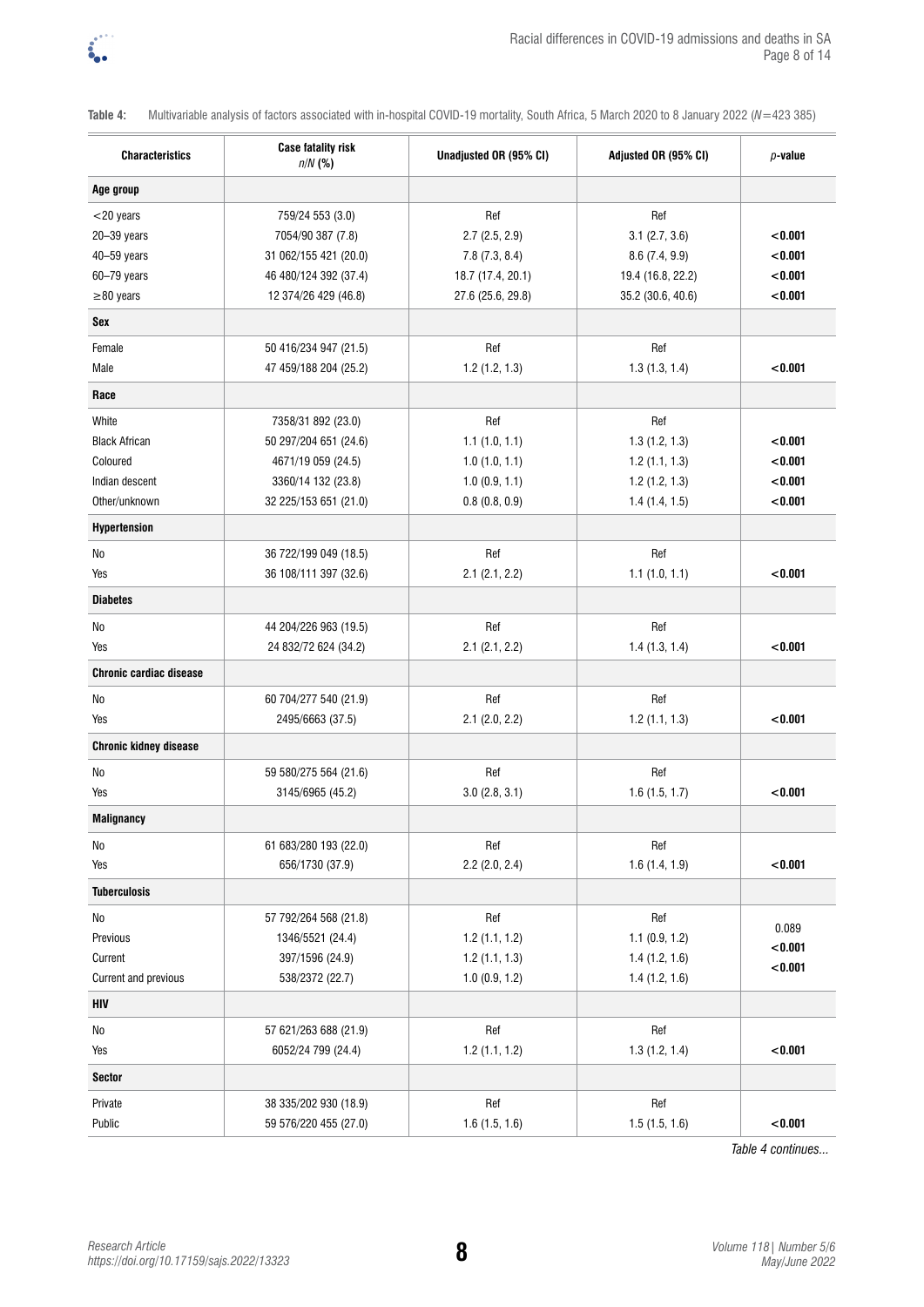

### *...Table 4 continued*

| <b>Characteristics</b> | <b>Case fatality risk</b><br>$n/N$ (%) | Unadjusted OR (95% CI) | Adjusted OR (95% CI) | $p$ -value |
|------------------------|----------------------------------------|------------------------|----------------------|------------|
| <b>Province</b>        |                                        |                        |                      |            |
| <b>Western Cape</b>    | 17 712/83 116 (21.3)                   | Ref                    | Ref                  |            |
| Eastern Cape           | 12 653/41 176 (30.7)                   | 1.6(1.6, 1.7)          | 1.9(1.8, 2.0)        | < 0.001    |
| <b>Free State</b>      | 5810/25 621 (22.7)                     | 1.1(1.0, 1.1)          | 1.3(1.3, 1.4)        | < 0.001    |
| Gauteng                | 28 721/129 722 (22.1)                  | 1.0(1.0, 1.1)          | 1.4(1.4, 1.5)        | < 0.001    |
| KwaZulu-Natal          | 16 325/70 737 (23.1)                   | 1.1(1.0, 1.1)          | 1.5(1.4, 1.6)        | < 0.001    |
| Limpopo                | 5079/17 553 (28.9)                     | 1.5(1.4, 1.6)          | 1.7(1.6, 1.9)        | < 0.001    |
| Mpumalanga             | 4656/18 537 (25.1)                     | 1.2(1.2, 1.3)          | 1.4(1.3, 1.5)        | < 0.001    |
| North West             | 4614/27 254 (16.9)                     | 0.7(0.7, 0.8)          | 1.2(1.0, 1.2)        | < 0.001    |
| Northern Cape          | 2341/9669 (24.2)                       | 1.2(1.1, 1.2)          | 1.4(1.3, 1.6)        | < 0.001    |
| <b>Wave period</b>     |                                        |                        |                      |            |
| Wave 1                 | 15 163/70 409 (21.5)                   | Ref                    | Ref                  |            |
| Wave 2                 | 11 593/41 039 (28.3)                   | $1.4(1.4-1.5)$         | $1.5(1.4-1.5)$       | < 0.001    |
| Wave 3                 | 55 067/209 451 (26.3)                  | $1.3(1.2-1.3)$         | $1.3(1.3-1.4)$       | < 0.001    |
| Wave 4                 | 3356/34 621 (9.7)                      | $0.4(0.3-0.4)$         | $0.4(0.3-0.4)$       | < 0.001    |

*OR, odds ratio; 95% CI, 95% confidence interval*

**Table 5:** Description of settings of care for in-hospital COVID-19 patients by race, South Africa, 5 March 2020 to 8 January 2022

| <b>Characteristic</b>       | <b>Total</b><br>$N = 439448$ | <b>Black African</b><br>$n = 215539(49.1%)$ | <b>Coloured</b><br>$n = 19784(4.5%)$ | <b>Indian descent</b><br>$n = 14501(3.3%)$ | White<br>$n = 32672(7.4%)$ | Others/unknown<br>$n = 156952(35.7%)$ | p-value |
|-----------------------------|------------------------------|---------------------------------------------|--------------------------------------|--------------------------------------------|----------------------------|---------------------------------------|---------|
| <b>Health sector</b>        |                              |                                             |                                      |                                            |                            |                                       | < 0.001 |
| Private sector              | 206 833 (47.1)               | 56 495 (26.2)                               | 8972 (45.4)                          | 10 880 (75.0)                              | 25 862 (79.2)              | 104 624 (66.7)                        |         |
| Public sector               | 232 615 (52.9)               | 159 044 (73.8)                              | 10 812 (54.6)                        | 3621 (25.0)                                | 6810 (20.8)                | 52 328 (33.3)                         |         |
| <b>Treated in ICU</b>       |                              |                                             |                                      |                                            |                            |                                       | < 0.001 |
| No                          | 381 106 (86.7)               | 196 122 (91.0)                              | 16 952 (85.7)                        | 11 482 (79.2)                              | 26 033 (79.7)              | 130 517 (83.2)                        |         |
| Yes                         | 58 342 (13.3)                | 19 417 (9.0)                                | 2832 (14.3)                          | 3019 (20.8)                                | 6639 (20.3)                | 26 435 (16.8)                         |         |
| <b>Treated in High Care</b> |                              |                                             |                                      |                                            |                            |                                       | < 0.001 |
| No                          | 402 267 (91.5)               | 197 849 (91.8)                              | 17 152 (86.7)                        | 12 133 (83.7)                              | 28 601 (87.5)              | 146 532 (93.4)                        |         |
| Yes                         | 37 181 (8.5)                 | 17 690 (8.2)                                | 2632 (13.3)                          | 2368 (16.3)                                | 4071 (12.5)                | 10 420 (6.6)                          |         |
| <b>Received ventilation</b> |                              |                                             |                                      |                                            |                            |                                       | < 0.001 |
| No                          | 411 830 (93.7)               | 204 493 (94.9)                              | 18 239 (92.2)                        | 13 269 (91.5)                              | 29 932 (91.6)              | 145 897 (93.0)                        |         |
| Yes                         | 27 618 (6.3)                 | 11 046 (5.1)                                | 1545 (7.8)                           | 1232 (8.5)                                 | 2740 (8.4)                 | 11 055 (7.0)                          |         |
| Received oxygen             |                              |                                             |                                      |                                            |                            |                                       | < 0.001 |
| No                          | 256 722 (58.4)               | 117 081 (54.3)                              | 9 807 (49.6)                         | 6 872 (47.4)                               | 12 531 (38.4)              | 110 431 (70.4)                        |         |
| Yes                         | 182 726 (41.6)               | 98 458 (45.7)                               | 9 977 (50.4)                         | 7 629 (52.6)                               | 20 141 (61.6)              | 46 521 (29.6)                         |         |

In the private sector, the lowest percentage of patients who received supplemental oxygen were black African (24 658; 43.6%) and the highest percentage who received supplemental oxygen were white (16 374; 63.3%).

Of all the COVID-19 patients who died in hospital, 68 775/97 911 (70.2%) were not treated in ICU, which differed by sector: 39.9% in the private sector and 89.7% in the public sector were not treated in ICU (Table 7). There was also a difference by race group, with black African (3238; 38.0%) and white (2386; 44.8%) decedents having the highest percentage of non-ICU treatment in the private sector; and black African (37 530; 89.9%) highest in the public sector.

On multivariate analysis, adjusting for age, sex, individual comorbidities and province, in the private sector, there were increased odds of being treated in ICU for black African (aOR 1.1; 95% CI 1.0, 1.1) and coloured (aOR 1.3; 95% CI 1.2, 1.4) patients and patients of Indian descent (aOR 1.3; 95% CI 1.2, 1.4) compared to white patients. In contrast, in the public sector, there were decreased odds of being treated in ICU for black African patients (aOR 0.5; 95% CI 0.4, 0.5) compared to white patients (Table 8). Similar trends were observed for ventilation of patients (Table 9).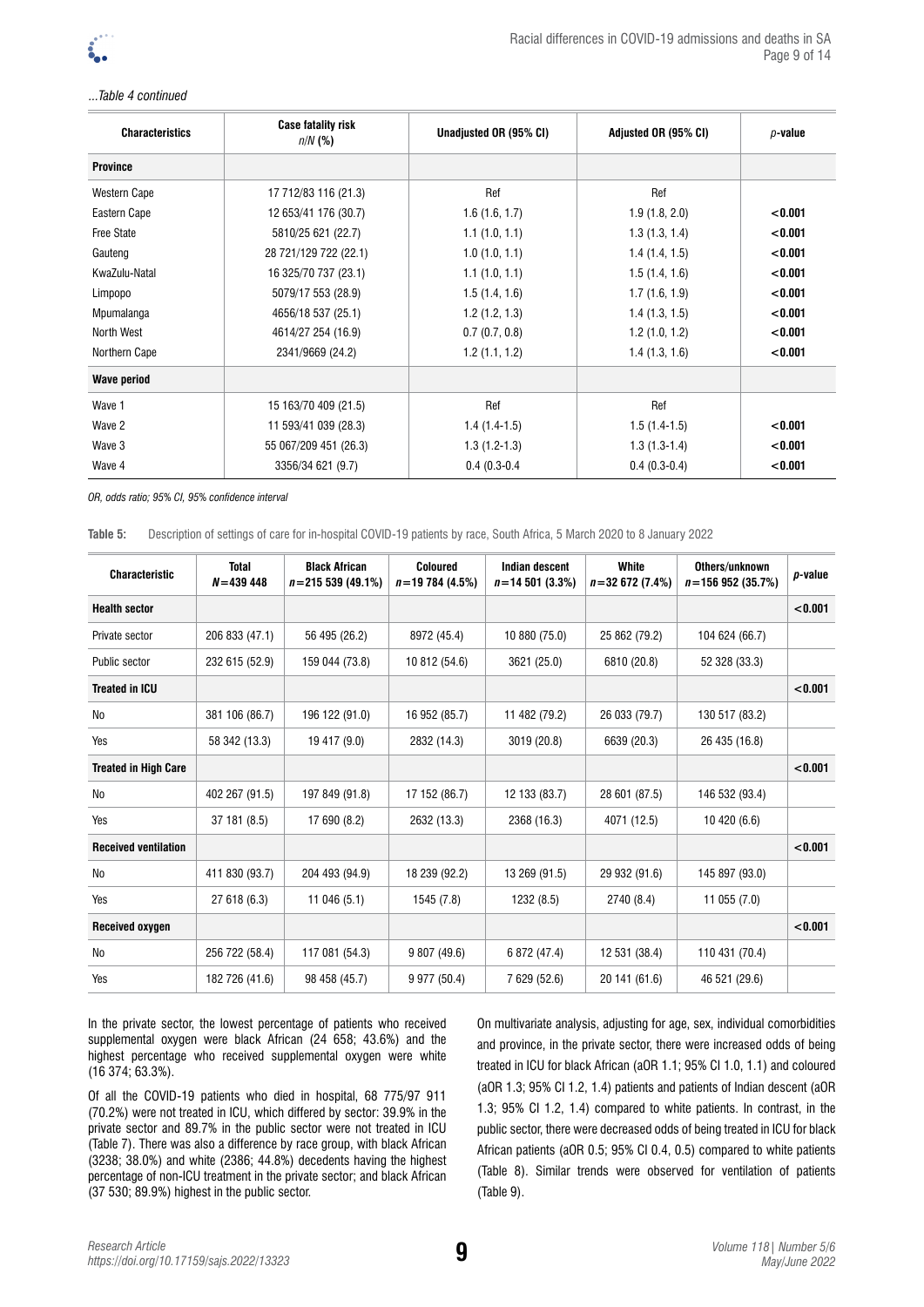

**Table 6:** Description of settings of care for in-hospital COVID-19 patients by health sector, age and race group, South Africa, 5 March 2020 to 8 January 2022 (*N*=439 448)

| <b>Characteristic</b>       | Total                  | <b>Public</b>          | Private                | p-value |
|-----------------------------|------------------------|------------------------|------------------------|---------|
| <b>Treated in ICU</b>       |                        |                        |                        |         |
| $<$ 20 years                | 1432/25 977 (5.5%)     | 834/15 637 (5.3%)      | 598/10 340 (5.8%)      | 0.120   |
| 20-39 years                 | 6945/94 425 (7.4%)     | 2600/57 461 (4.5%)     | 4345/36 964 (11.7)     | < 0.001 |
| 40-59 years                 | 25 345/160 172 (15.8%) | 4760/74 004 (6.4%)     | 20 585/86 168 (23.9%)  | < 0.001 |
| 60-79 years                 | 21 005/129 006 (16.3)  | 3834/70 364 (5.4%)     | 17 171/58 642 (29.3%)  | < 0.001 |
| $\geq$ 80 years             | 3356/27 604 (12.2%)    | 478/13 593 (3.5%)      | 2878/14 011 (20.5%)    | < 0.001 |
| Unknown age                 | 259/2264 (11.4%)       | 44/1 556 (2.8%)        | 215/708 (30.4%)        | < 0.001 |
| <b>Treated in ICU</b>       |                        |                        |                        |         |
| <b>Black African</b>        | 19 417/215 539 (9.0%)  | 8435/159 044 (5.3%)    | 10 982/56 495 (19.4%)  | < 0.001 |
| Coloured                    | 2832/19 784 (14.3%)    | 772/10 812 (7.1%)      | 2060/8972 (23.0%)      | < 0.001 |
| Indian descent              | 3019/14 501 (20.8%)    | 367/3 621 (10.1%)      | 2652/10 880 (24.4%)    | < 0.001 |
| White                       | 6639/32 672 (20.3%)    | 600/6 810 (8.8%)       | 6039/25 862 (23.3%)    | < 0.001 |
| Unknown                     | 26 435/156 952 (16.8%) | 2378/52 328 (4.5%)     | 24 059/104 624 (23.0%) | < 0.001 |
| <b>Received ventilation</b> |                        |                        |                        |         |
| $<$ 20 years                | 543/25 977 (2.1%)      | 387/15 637 (2.5%)      | 156/10 340 (1.5%)      | < 0.001 |
| 20-39 years                 | 2966/94 425 (3.1%)     | 1392/57 461 (2.4%)     | 1574/36 964 (4.3%)     | < 0.001 |
| 40-59 years                 | 12 275/160 172 (7.7%)  | 2931/74 004 (4.0%)     | 9344/86 168 (10.8%)    | < 0.001 |
| 60-79 years                 | 10 564/129 006 (8.2%)  | 2745/70 364 (3.9%)     | 7819/58 642 (13.3%)    | < 0.001 |
| $\geq$ 80 years             | 1198/27 604 (4.3%)     | 358/13 593 (2.6%)      | 840/14 011 (6.0%)      | < 0.001 |
| Unknown age                 | 72/2 264 (3.2%)        | 5/1 556 (0.3%)         | 67/708 (9.5%)          | < 0.001 |
| <b>Received ventilation</b> |                        |                        |                        |         |
| <b>Black African</b>        | 11 046/215 539 (5.1%)  | 6213/159 044 (3.9%)    | 4833/56 495 (8.5%)     | < 0.001 |
| Coloured                    | 1545/19 784 (7.8%)     | 589/10 812 (5.4%)      | 956/8972 (10.7%)       | < 0.001 |
| Indian descent              | 1232/14 501 (8.5%)     | 308/621 (8.5%)         | 924/10 880 (8.5%)      | < 0.001 |
| White                       | 2740/32 672 (8.4%)     | 477/6810 (7.0%)        | 2263/25 862 (8.7%)     | < 0.001 |
| Unknown                     | 11 055/156 952 (7.0%)  | 231/52 328 (0.4%)      | 10 824/104 624 (10.3%) | < 0.001 |
| <b>Received oxygen</b>      |                        |                        |                        |         |
| $<$ 20 years                | 4134/25 977 (15.9%)    | 2826/15 637 (18.1%)    | 1308/10 340 (12.6%)    | < 0.001 |
| 20-39 years                 | 24 875/94 425 (26.3%)  | 14 060/57 461 (24.5%)  | 10 815/36 964 (29.3%)  | < 0.001 |
| 40-59 years                 | 73 072/160 172 (45.6%) | 29 859/74 004 (40.3%)  | 43 213/86 168 (50.1%)  | < 0.001 |
| 60-79 years                 | 65 763/129 006 (51.0%) | 33 379/70 364 (47.4%)  | 32 384/58 642 (55.2%)  | < 0.001 |
| $\geq$ 80 years             | 14 662/27 604 (53.1%)  | 6821/13 593 (50.2%)    | 7841/14 011 (56.0%)    | < 0.001 |
| Unknown age                 | 220/2264 (9.7%)        | 78/1556 (5.0%)         | 142/708 (20.1%)        | < 0.001 |
| <b>Received oxygen</b>      |                        |                        |                        |         |
| <b>Black African</b>        | 98 458/215 539 (45.7%) | 73 800/159 044 (46.4%) | 24 658/56 495 (43.6%)  | < 0.001 |
| Coloured                    | 9977/19 784 (50.4%)    | 5423/10 812 (50.2%)    | 4554/8972 (50.8%)      | < 0.001 |
| Indian descent              | 7629/14 501 (52.6%)    | 2096/3621 (57.9%)      | 5533/10 880 (50.8%)    | < 0.001 |
| White                       | 20 141/32 672 (61.6%)  | 3767/6810 (55.3%)      | 16 374/25 862 (63.3%)  | < 0.001 |
| Unknown                     | 46 521/156 952 (29.6%) | 1937/52 328 (3.7%)     | 44 584/104 624 (42.6%) | < 0.001 |

# **Discussion**

While the associations of age, sex and race with risk of COVID-19 mortality have been well established, our study reveals insights into the intersection of age, gender, race, and SES (using health sector of admission as a proxy) with COVID-19 mortality in South Africa. We propose that the COVID-19 mortality disparities revealed in this study were due to multiple intersecting risk factors affecting COVID-19 exposure, susceptibility to infection, and differences in access to care, as reported in other studies.19,20 These risk factors have underlying structural and social determinants which the World Health Organization defines as 'the conditions in which people are born, grow, work, live, and age and people's access to power, money and resources'<sup>21</sup>. Attributing poor clinical outcomes in vulnerable race groups solely to genetics and biological differences has historically been responsible for marginalising their health needs.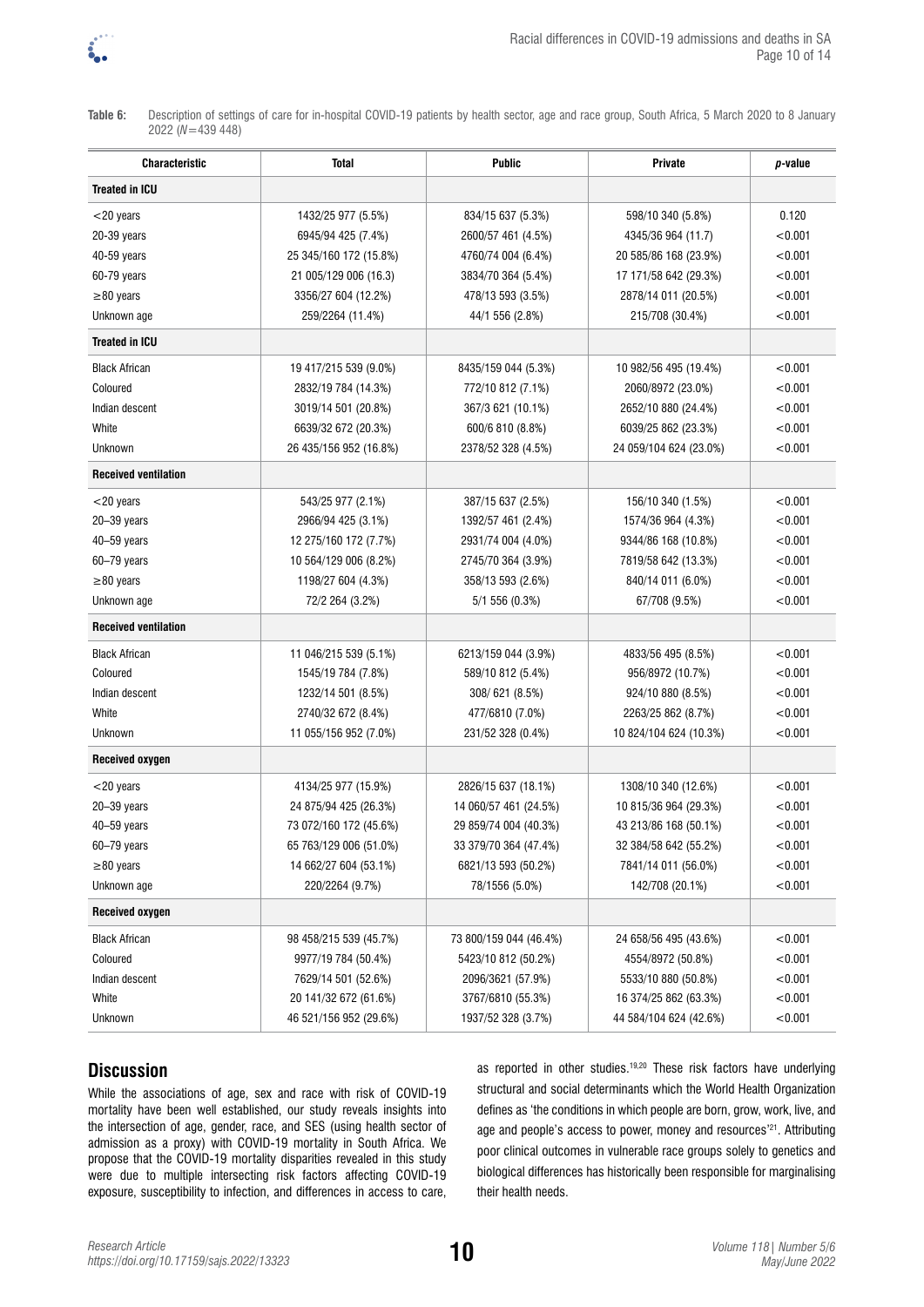

### **Table 7:** COVID-19 in-hospital deaths not treated in ICU by race group, South Africa, 5 March 2020 to 8 January 2022 (*N*=97 911)

| Race                 | Private $n/N$ (%)     | Public $n/N$ (%)      | Total $n/N$ (%)       |
|----------------------|-----------------------|-----------------------|-----------------------|
| <b>Black African</b> | 3238/8532 (38.0%)     | 37 530/41 765 (89.9%) | 40 768/50 297(81.1%)  |
| Coloured             | 651/1748 (37.2%)      | 2576/2923 (88.1%)     | 3227/4671 (69.1%)     |
| Indian descent       | 750/2202 (34.1%)      | 921/1158 (79.5%)      | 1671/3360 (49.7%)     |
| White                | 2386/5323 (44.8%)     | 1731/2035 (85.1%)     | 4117/7358 (56.0%)     |
| Other/unknown        | 8287/20 530 (40.4%)   | 10 705/11 695 (91.5%) | 18 992/32 225 (59.0%) |
| <b>Total</b>         | 15 312/38 335 (39.9%) | 53 463/59 576 (89.7%) | 68 775/97 911 (70.2%) |

**Table 8:** Factors associated with being treated in ICU, among (1) all patients, (2) private sector patients, and (3) public sector patients, South Africa, 5 March 2020 to 8 January 2022 (model adjusted for age, sex, individual comorbidities, and province)

| Race                 | All patients           |               |                     | <b>Private sector</b> | <b>Public sector</b>   |               |  |
|----------------------|------------------------|---------------|---------------------|-----------------------|------------------------|---------------|--|
|                      | $n$ (%)<br>$N = 58342$ | a0R (95% CI)  | n(%)<br>$N = 45792$ | a0R (95% CI)          | $n$ (%)<br>$N = 12550$ | a0R (95% CI)  |  |
| White                | 6639 (11.4%)           | Ref           | 6039 (13.2%)        | Ref                   | 600 (4.8%)             | Ref           |  |
| <b>Black African</b> | 19 417 (33.3%)         | 1.0(1.0, 1.1) | 10 982 (24.0%)      | 1.1(1.0, 1.1)         | 8435 (67.2%)           | 0.5(0.4, 0.5) |  |
| Coloured             | 2832 (4.8%)            | 1.4(1.3, 1.6) | 2060 (4.5%)         | 1.3(1.2, 1.4)         | 772 (6.2%)             | 0.9(0.7, 1.1) |  |
| Indian descent       | 3019 (5.2%)            | 1.3(1.2, 1.4) | 2657 (5.8%)         | 1.3(1.2, 1.4)         | 367 (2.9%)             | 0.8(0.6, 1.0) |  |
| Other/unknown        | 26 435 (45.3%)         | 1.3(1.3, 1.4) | 24 059 (52.5%)      | 1.4 (1.3, 1.4)        | 2376 (18.9%)           | 0.4(0.3, 0.5) |  |

*aOR, adjusted odds ratio; 95% CI, 95% confidence interval*

**Table 9:** Factors associated with receiving invasive mechanical ventilation, among (1) all patients, (2) private sector patients, and (3) public sector, South Africa, 5 March 2020 to 8 January 2022 (model adjusted for age, sex, individual comorbidities, and province)

| Race                 | <b>All patients</b>    |                | <b>Private sector</b>  |               | <b>Public sector</b>  |               |
|----------------------|------------------------|----------------|------------------------|---------------|-----------------------|---------------|
|                      | $n$ (%)<br>$N = 27618$ | a0R (95%CI)    | $n$ (%)<br>$N = 19800$ | a0R (95%CI)   | $n$ (%)<br>$N = 7818$ | a0R (95%CI)   |
| White                | 2740 (10.0%)           | Ref            | 2263 (11.4%)           | Ref           | 477 (6.1%)            | Ref           |
| <b>Black African</b> | 11 046 (40.0%)         | 1.4(1.4, 1.5)  | 4833 (24.4%)           | 1.4(1.3, 1.5) | 6213 (79.5%)          | 0.5(0.4, 0.6) |
| Coloured             | 1545 (5.6%)            | 2.1(1.9, 2.3)  | 956 (4.8%)             | 1.6(1.4, 1.8) | 589 (7.5%)            | 1.1(0.9, 1.4) |
| Indian descent       | 1232 (4.5%)            | 1.5(1.3, 1.6)  | 924 (4.7%)             | 1.4(1.2, 1.5) | 308 (3.9%)            | 1.1(0.8, 1.5) |
| Other/unknown        | 11 055 (40.0%)         | 1.8 (1.7, 1.9) | 10 824 (54.7%)         | 1.9(1.8, 2.0) | 231 (3.0%)            | 0.7(0.4, 1.0) |

*aOR, adjusted odds ratio; 95% CI, 95% confidence interval*

### *Higher risk of mortality among non-white patients*

The risk for in-hospital COVID-19 death was increased in individuals of non-white race. Systematic reviews have confirmed the higher risk of mortality among black, Asian and minority ethnicities (BAME) even after adjusting for confounders such as age, sex and comorbidities. 6,8,9 Even in low- and middle-income countries (LMIC), non-white people with COVID-19 who were admitted to hospital had significantly higher risk of mortality.22 This disparity in COVID-19 deaths by race was present in our study among all age groups, and even among younger individuals who have low risk of COVID-19 mortality overall, non-white individuals exhibited higher mortality rates than white individuals, similar to another study<sup>23</sup>.

There is currently little evidence that genetics, immunology or blood groups explain the racial and ethnic disparities in COVID-19 infection and severity.23 Angiotensin-converting enzyme 2 (ACE2) appears elevated in African Americans<sup>23</sup> and Asians<sup>24</sup>, which could place them at higher risk for COVID-19 severe disease.

Higher prevalence of comorbid disease may play a role in the increased severity of COVID-19 among non-white individuals.<sup>25,26</sup> BAME populations have a disproportionate burden of diabetes, cardiovascular disease, asthma, HIV, morbid obesity, liver disease, and kidney disease.19,23,26-29 The risk of comorbidities results from generations of exposure to racial inequities, environmental hazards, and social factors such as food insecurity, which result in changes in the microbiome and localised inflammation, and contribute to the development of long-term stress, which results in compromised immunity, thus increasing the risk for comorbidities and perpetuating adverse health outcomes.19,20,23,30

We found a sex differential in mortality rates, with incidence of mortality higher in female individuals <40 years and in male individuals  $\geq 40$ years. Increased oestrogen in female individuals is associated with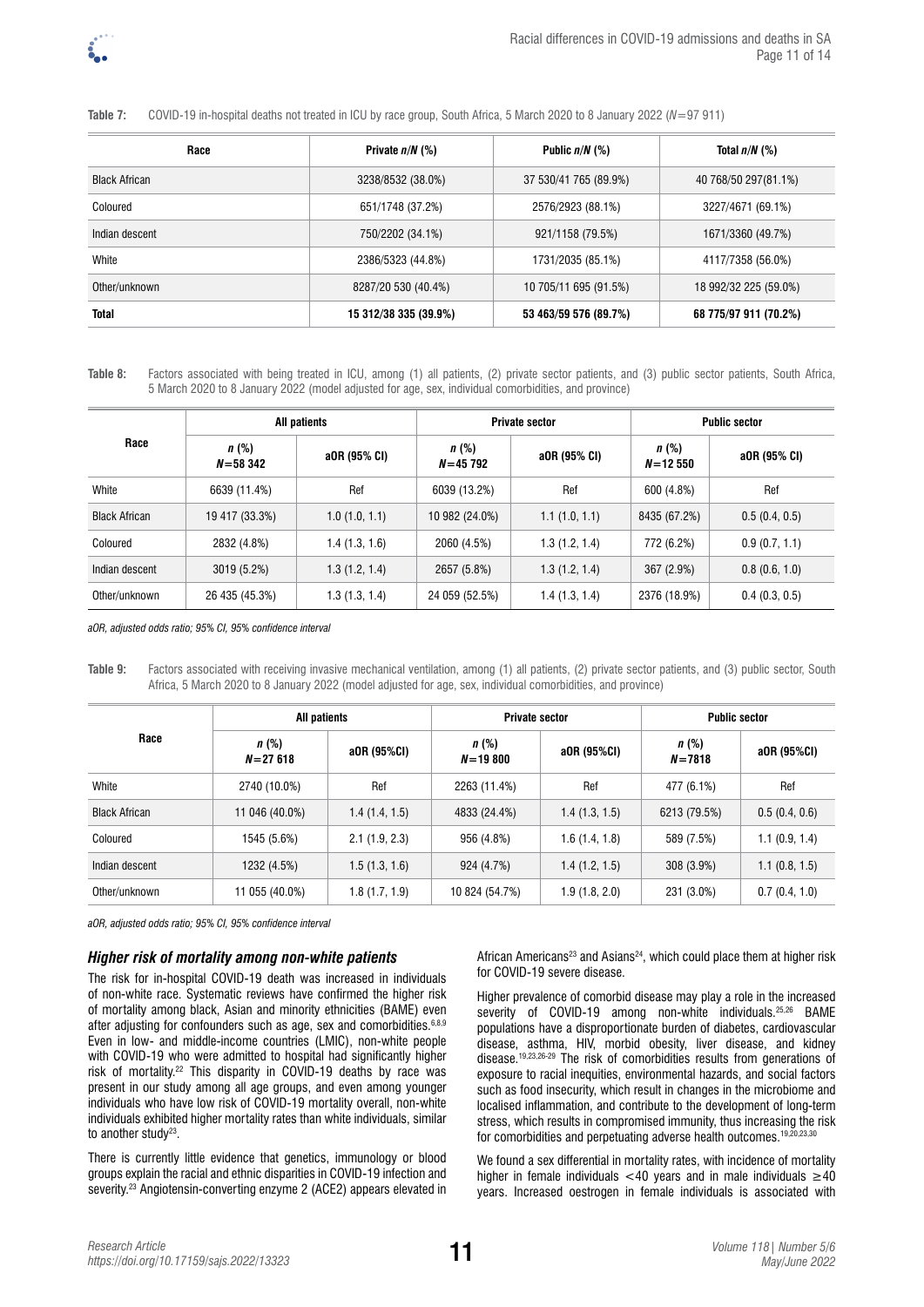

improved immune function and reduced risk of viral infections compared to male individuals.24 Severe COVID-19 disease in male individuals could be explained by androgen regulation of expression of both ACE2 and TMPRSS2, an endothelial cell surface protein that is involved in the viral entry and spread of SARS-CoV-2.<sup>23,24</sup>

In other studies, the overall male to female mortality sex ratio was not equal at all ages<sup>31</sup> and in one study was significantly higher among women, particularly in the 40–49-year age group<sup>32</sup>. The observed sex differences are complex, and intersectional analyses are required to understand risk factors that change with both sex and age, including differences in occupation, lifestyle (including smoking and alcohol use), comorbidities and health seeking behaviour, amongst others.<sup>24,31,32</sup> We need to consider the impact of gender and its social and cultural characteristics rather than only the biology of sex.

In our study, even within race groups, the risk for mortality differed by age and sex. Race-specific risk estimates are likely not fixed in men and women or by age group, requiring statistical analysis stratified by effect modifiers rather than adjusting for them in regression models. $33$ The gendered disparities in COVID-19 is another important point of consideration given the multiple intersecting layers of oppression and marginalisation amongst women, especially black African women. During the pandemic, women in South Africa, especially women of colour, struggled to find shelter as they tackled poverty, unemployment, gender-based violence and food insecurity. In the USA, 'non-white' women have borne the greatest burden of COVID-19 disease and the socio-economic consequences of the pandemic.<sup>30</sup>

## *Higher mortality in young in LMIC*

The risk of mortality increased with age, but there were proportionately more COVID-19 deaths reported among young people in South Africa compared to those in high income countries (HIC). Globally, deaths in individuals younger than 70 years accounted for 13% of all deaths in HIC and 63% in LMIC.<sup>34</sup> In our analysis, 67% of deaths were in people younger than 70 years. The COVID-19 mortality rate for those aged 70–79 is 12.6 times the rate for those aged 50–59 in HIC, 3.5 times in LMIC and 1.8 times in our study. This pattern holds overall as well as separately for male and female mortality rates.34 The probability of a COVID-19 patient dying at age 40–49 years in a developing country is statistically similar to dying at age 60–69 in a rich country.<sup>35</sup> This difference is only partly related to differences in population age structure. Poorer outcomes in developing countries are driven by a higher prevalence of comorbid conditions, and by challenges in access to hospitals and critical care.35

## *Socio-economic status*

Higher COVID-19 mortality in non-white groups may be attributable to increased risk of infection amongst these communities.25,28 Our data revealed that most hospital admissions occurred amongst non-white people of working age – reflecting historical patterns of disadvantage that remain today. Admissions incidence was highest among working age individuals in non-white groups, and in older individuals among white people. Admissions were higher in female individuals in black and coloured groups, and higher in male individuals in Indian and white groups. A higher percentage of total admissions in the first wave were among black people, who may have been most severely hit in the early part of the pandemic due to employment in essential services, while other race groups were better able to shield and adopt measures for prevention and isolation, and access health services. In South African national blood service sero-surveys, sero-prevalence has been reported to be consistently higher among black African individuals.36 Socio-economic factors among non-white groups – including poverty; unemployment; poor housing conditions; living in larger, multigenerational households; low level of education; as well as higher burden of underlying comorbidities; and poor access to health services – place them at increased risk for COVID-19 infection and death.8,11,22,25,27,29,37 Frontline workers in South Africa are mostly women and mostly non-white and, as in other settings, have less opportunity to work from home, and have increased risk of exposure to SARS-CoV-2 through work and commuting using public transport.<sup>25</sup>

### *Healthcare access*

Inequality in access to health care may also be driving increased COVID-19 infection and mortality rates.9 Fewer black African people and more white people and those of Indian descent were admitted in the private sector, reflecting health insurance coverage by race group in South Africa, which was 10% in black, 17% in coloured, 52% in Indian and 73% in white groups.<sup>38</sup> In the USA, minorities are also less likely to have health insurance, resulting in reduced healthcare access.<sup>28</sup>

Almost half (47%) of all admissions were in the private sector, despite only 16% of the population having access to medical insurance and private health care. This might be due to lower thresholds for admission in the private sector and to limited bed availability in the public sector, but is unlikely to be due to patients in the public sector having lower risk of severe disease requiring hospitalisation.

A lower proportion of patients in the public sector were treated in ICU, ventilated or treated with supplemental oxygen, which reflects inequity of resources between the public and private sectors, including hospital beds, healthcare workers and equipment such as oxygen and ventilators. In South Africa, the average spend in the private sector was six times higher than that in the public sector.<sup>39</sup> Higher expenditure affords more healthcare specialists, hospitals, and expensive medicines and technology. A comparison of the quality of healthcare systems of 48 countries found that the South African private sector ranked sixth while the public sector ranked eighth from the bottom.<sup>40</sup>

There were also differences in treatment in ICU and ventilation by race and health sector. There was less inequality in treatment in the private sector where non-white groups with highest risk of mortality were most likely to be treated in ICU or ventilated. In the public sector, however, black African patients were less likely to have been treated in ICU and ventilated compared to white patients, despite having higher risk of mortality than white patients. The inequality could be due to black patients more likely accessing care in rural district hospitals that had no ICU or ventilators available. Of concern, this finding suggests possible rationing of care that unfairly disadvantaged black people in the public sector. In Brazil, ICU access was also considered to explain differences in mortality by ethnicity, with white patient more likely to be admitted to ICU than non-white patients.<sup>22</sup>

In South Africa, 47% of individuals in the 2018 general household survey reported facing constraints in access to health services, which showed bias towards the poor (63%) compared to the non-poor (36%).<sup>41</sup> Black South Africans, living in rural areas, with lower education levels, being unemployed and poor, were least likely to report access and experienced long distances to the nearest healthcare facilities.<sup>41</sup> The inequitable distribution of resources has an impact on 'the timeliness, range and quality of services provided to users' in public healthcare facilities.41 Even in HICs like the USA, African Americans and Latin Americans had lower levels of access to a health provider<sup>20</sup>, social and economic barriers to testing42, varying medication prescriptions28, and lower quality care for COVID-1929.

## *Race and racism*

Race and SES were important determinants of access to health care during apartheid when health systems were fragmented and discriminatory; but racial differences continue to impact access to health care today.38 The consequences of structural inequality disproportionately affect vulnerable groups, who experience discrimination based on their race, gender, and SES. The pandemic has exposed pre-pandemic inequalities that illustrate multiple barriers to health care and historically disadvantaged groups remain most impacted by COVID-19.30 In addition, the relationship between structural inequality and COVID-19 disease susceptibility and severity are bidirectional; the impact of the pandemic within these communities has worsened inequities in education, housing, employment, income, and access to quality health care.<sup>43</sup>

Some argue that 'racism, not race, drives inequity' in COVID-19 infection and outcomes.43 The biomedical risk factors and social determinants that disproportionately influence COVID-19 morbidity and mortality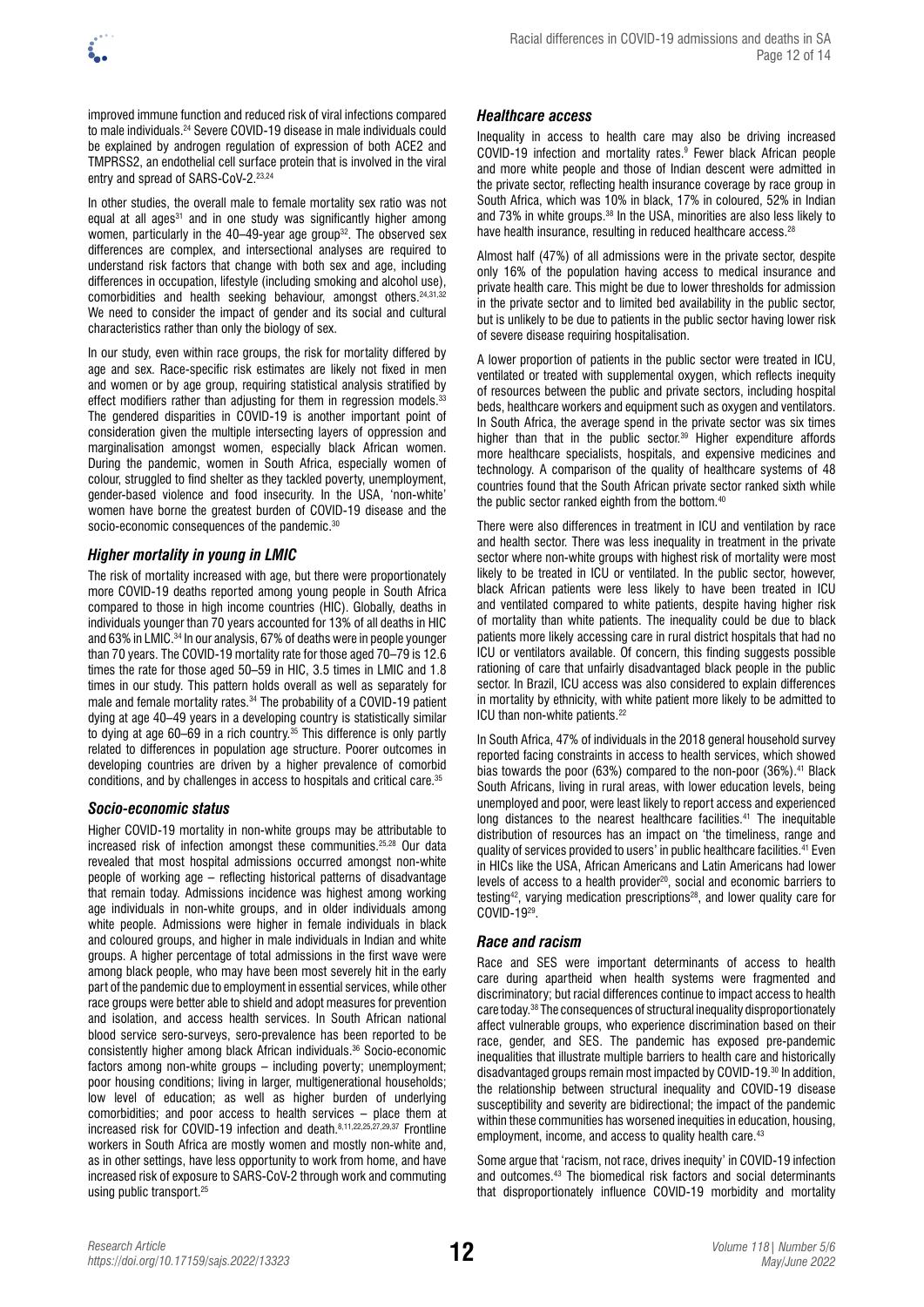

within BAME communities, are linked partly to structural racism.29,37,44 'These processes are complex and systemic, underpinned by unequal power relations and beliefs, and operating at individual, community, and organisational levels, resulting in stigmatisation, discrimination, and marginalisation of ethnic minorities'6 .

# **Limitations**

This analysis had several limitations. Firstly, data quality in a surveillance system is dependent on the information submitted by healthcare facilities. Fields with the highest proportion of incomplete data included race (36%) and comorbidities (25–32%). The proportion with missing race information was similar to the 39% reported in a study in Brazil<sup>22</sup>, and the  $26\%$  in a large UK data set<sup>42</sup>. Analysis was restricted to those with complete data. It is possible that there were differences amongst those who were excluded with unknown race. Secondly, DATCOV does not collect socio-economic data on income, education, occupation, household size, etc. and so we were limited to examining SES using health sector of admissions as a proxy. We were therefore unable to take a nuanced approach to inferring associations of COVID-19 mortality with inequality. It is also possible that some patients with medical aid were admitted in the public sector and some without medical aid were admitted in the private sector; however, these are likely to be small numbers and should not affect analysis. Therefore, sector of admission is likely to be a robust proxy for SES. In addition, race in this analysis may serve as a proxy for SES rather than as a risk factor in itself. Thirdly, the hospital surveillance system has incomplete data on reason for admission and includes patients with COVID-19 symptoms and those who tested positive for SARS-CoV-2 incidentally when admitted for other reasons. There could have been changes over time in the criteria and thresholds for hospitalisation which could have influenced the analysis of treatment in ICU or with ventilation, but it is likely that these changes over time were similar across race groups. Fourthly, our analysis did not include out-of-hospital mortality, which probably underestimates the true impact of COVID-19, as healthcare access would likely be more constrained among patients who are not hospitalised, as was demonstrated in Brazil.<sup>22</sup>

# **Conclusion**

This study adds to the evidence of inequalities in South Africa, revealing how different intersecting systems (age, sex, race, SES) influence healthcare utilisation and health outcomes for people with COVID-19. These findings demonstrate the importance of collecting and analysing data on SES alongside race data.<sup>45</sup> This will ensure that disease control measures address the most marginalised groups affected by COVID-19.32 Public health efforts should be targeted towards vulnerable populations, taking into consideration the pre-existing inequities that predispose them to have poor disease outcomes and yet have more limited access to health interventions.<sup>44</sup> The findings should also inform government efforts to provide inclusive non-discriminatory health services, and urgently improve access to ICU, ventilation and oxygen in the public sector.

# **Acknowledgements**

We acknowledge the National Institute for Communicable Diseases (NICD) team responsible for reporting test, case and hospitalisation data. We are grateful to the laboratory staff, clinicians and data teams in all public and private sector hospitals throughout the country who report cases and hospitalisation data, and who are acknowledged and listed as the DATCOV author group: [https://www.nicd.ac.za/diseases-a-z-index/](https://www.nicd.ac.za/diseases-a-z-index/covid-19/surveillance-reports/daily-hospital-surveillance-datcov-report/) [covid-19/surveillance-reports/daily-hospital-surveillance-datcov-report/](https://www.nicd.ac.za/diseases-a-z-index/covid-19/surveillance-reports/daily-hospital-surveillance-datcov-report/)

## **Competing interests**

We have no competing interests to declare.

## **Authors' contributions**

W.J. and S.M. contributed to the literature search. W.J., L.B., C.C., L.O. and C.M. contributed to study design and refining methods of analysis. L.O., W.J. and R.W. contributed to data analysis, and creation of tables

and figures. W.J., L.O. and S.M. contributed to data interpretation and writing the initial draft. W.J. drafted the initial manuscript and all other coauthors contributed scientific inputs equally towards the interpretation of the findings and the final draft of the manuscript. W.J., L.O., R.W. and C.M. verified the underlying data.

# **References**

- 1. South African Department of Health. COVID-19 statistics in SA [webpage on the Internet]. No date [cited 2022 Feb 14]. Available from: [https://www.health.](https://www.health.gov.za/covid19/index.html) [gov.za/covid19/index.html](https://www.health.gov.za/covid19/index.html)
- 2. Madhi SA, Kwatra G, Myers JE, Jassat W, Dhar N, Mukendi CK, et al. South African population immunity and severe Covid-19 with Omicron variant [preprint]. medRxiv. 2021.12.20.21268096. [https://doi.org/10.1101/2021.](https://doi.org/10.1101/2021.12.20.21268096) [12.20.21268096](https://doi.org/10.1101/2021.12.20.21268096)
- 3. South African Department of Health. COVID-19 statistics in SA [webpage on the Internet]. No date [updated 2021 Nov 25; cited 2022 Feb 14]. Available from: [https://sacoronavirus.co.za/2021/11/25/update-on-covid-](https://sacoronavirus.co.za/2021/11/25/update-on-covid-19-thursday-25-november-2021/)[19-thursday-25-november-2021/](https://sacoronavirus.co.za/2021/11/25/update-on-covid-19-thursday-25-november-2021/)
- 4. South African Medical Research Council. Estimated number of excess natural deaths and death rates by province and metro, South Africa 2020/2021 (all ages) [webpage on the Internet]. No date [cited 2022 Feb 14]. Available from: <https://www.samrc.ac.za./reports/report-weekly-deaths-south-africa>
- 5. Nguyen NT, Chinn J, Ferrante MD, Kirby KA, Hohmann SF, Amin A. Male gender is a predictor of higher mortality in hospitalized adults with COVID-19. PLoS ONE. 2021;16, e0254066. <https://doi.org/10.1371/journal.pone.0254066>
- 6. Sze S, Pan D, Nevill CR, Gray LJ, Martin CA, Nazareth J, et al. Ethnicity and clinical outcomes in COVID-19: A systematic review and meta-analysis. eClinicalMedicine. 2020;29, Art. #100630. [https://doi.org/10.1016/j.](https://doi.org/10.1016/j.eclinm.2020.100630) [eclinm.2020.100630](https://doi.org/10.1016/j.eclinm.2020.100630)
- 7. Sasson I. Age and COVID-19 mortality: A comparison of Gompertz doubling time across countries and causes of death. Demogr Res. 2021;44:379–396. <https://doi.org/10.4054/DemRes.2021.44.16>
- 8. Khanijahani A, Iezadi S, Gholipour K, Azami Aghdash S, Naghibi D. A systematic review of racial/ethnic and socioeconomic disparities in COVID-19. Int J Equity Health. 2021;20:248. <https://doi.org/10.1186/s12939-021-01582-4>
- 9. Mackey K, Ayers CK, Kondo KK, Saha S, Advani SM, Young S, et al. Racial and ethnic disparities in COVID-19-related infections, hospitalizations, and deaths: A systematic review. Ann Intern Med. 2021;174(3):362–373. [https://](https://doi.org/10.7326/M20-6306) [doi.org/10.7326/M20-6306](https://doi.org/10.7326/M20-6306)
- 10. Gershengorn HB, Patel S, Shukla B, Warde PR, Bhatia M, [Parekh](https://www.atsjournals.org/author/Parekh%2C+Dipen) D, et al. Association of race and ethnicity with COVID-19 test positivity and hospitalization is mediated by socioeconomic factors. Ann Am Thorac Soc. 2021;18(8):1326–1334. [https://doi.org/10.1513/AnnalsATS.202011-](https://doi.org/10.1513/AnnalsATS.202011-1448OC) [1448OC](https://doi.org/10.1513/AnnalsATS.202011-1448OC)
- 11. Jassat W, Cohen C, Tempia S, Masha M, Goldstein S, Kufa T, et al. Risk factors for COVID-19-related in-hospital mortality in a high HIV and tuberculosis prevalence setting in South Africa: A cohort study. Lancet HIV. 2021;8:e554-e567. [https://doi.org/10.1016/S2352-3018\(21\)00151-X](https://doi.org/10.1016/S2352-3018(21)00151-X)
- 12. Statistics South Africa. Inequality trends in South Africa: A multidimensional diagnostic of inequality. Pretoria: Statistics South Africa, 2019. Available from: https://www.statssa.gov.za/publications/Report-03-10-19/ [Report-03-10-192017.pdf](https://www.statssa.gov.za/publications/Report-03-10-19/Report-03-10-192017.pdf)
- 13. Morudu P, Kollamparambil U. Health shocks, medical insurance and household vulnerability: Evidence from South Africa. PLoS ONE. 2020;15, e0228034. <https://doi.org/10.1371/journal.pone.0228034>
- 14. Statistics South Africa. Mid-year population estimates, 2020. Statistical release PO302. Pretoria: Statistics South Africa; 2021. Available from: [http://](http://www.statssa.gov.za/publications/P0302/P03022020.pdf) [www.statssa.gov.za/publications/P0302/P03022020.pdf](http://www.statssa.gov.za/publications/P0302/P03022020.pdf)
- 15. De Glanville WA, Thomas LF, Cook EAJ, De C. Bronsvoort BM, Wamae NC, Kariuki S, et al. Household socio-economic position and individual infectious disease risk in rural Kenya. Sci Rep. 2019;9:2972. [https://doi.org/10.1038/](https://doi.org/10.1038/s41598-019-39375-z) [s41598-019-39375-z](https://doi.org/10.1038/s41598-019-39375-z)
- 16. Marmot M. Social determinants of health inequalities. Lancet. 2005;365(9464):1099–1104. [https://doi.org/10.1016/S0140-](https://doi.org/10.1016/S0140-6736(05)71146-6) [6736\(05\)71146-6](https://doi.org/10.1016/S0140-6736(05)71146-6)